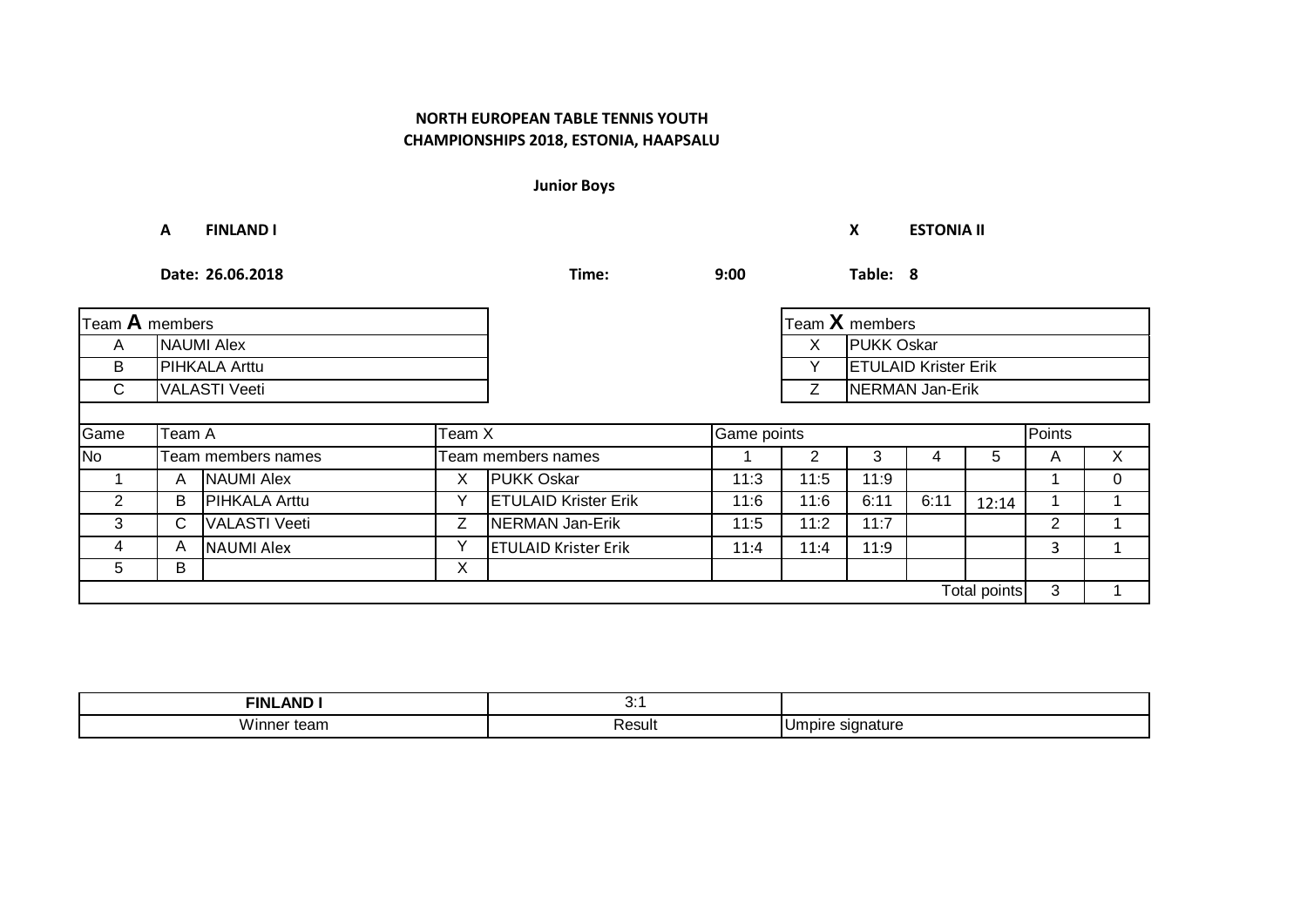**Junior Boys**

**A ICELAND II X NORWAY II Date: 26.06.2018 Time: 9:00 Table: 9** A X CLAESSON Karl A. LATE Thomas B AGNARSSON Oskar Y C GUNNARSSON Gestur **CONTACT STATE** Game No 1 2 3 4 5 A X Team members names Team members names 1 CLAESSON Karl A. X 4:11 4:11 7:11 0 1 A LATE Thomas 2 | B |AGNARSSON Oskar | Y |ANDERSSON Jan Roger | 3:11 | 2:11 | | 0 | 2 3 GUNNARSSON Gestur Z 4:11 7:11 8:11 0 3 C NIELSEN Henrik Bagner 4 | A | V 5 | B | X 0 3 Team **A** members Team **X** members Team **X** members Team **X** members Team **X** members Team **X** Team **X** members Team **X** Team **X** Team **X** Team **X** Team **X** Team **X** Team **X** Team **X** Team **X** Team **X** Team **X** Team **X** Tea ANDERSSON Jan Roger **NIELSEN Henrik Bagner** Team A Team X Game points Points A  $\overline{B}$ Total points

| . .                | v.v    |                  |
|--------------------|--------|------------------|
| <br>vinne<br>.earr | Result | າatur<br>٦r<br>ັ |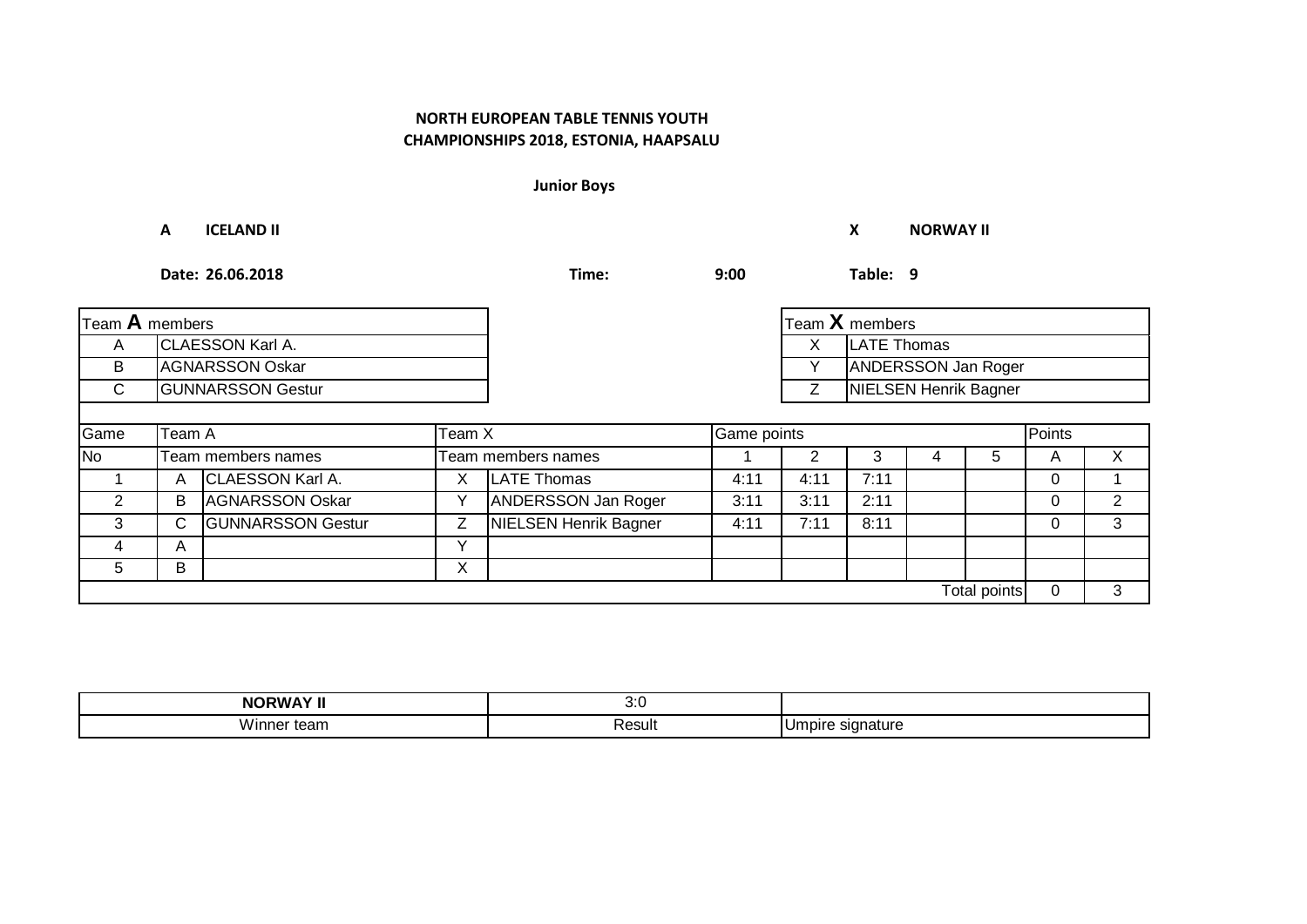**Junior Boys**

|                | A                      | <b>FINLAND II</b>        |        |                                 |             |           | X              | <b>NORWAY I</b>          |                     |          |                |  |
|----------------|------------------------|--------------------------|--------|---------------------------------|-------------|-----------|----------------|--------------------------|---------------------|----------|----------------|--|
|                |                        | Date: 26.06.2018         | Time:  | 9:00                            |             | Table: 10 |                |                          |                     |          |                |  |
| Team A members |                        |                          |        |                                 |             |           | Team X members |                          |                     |          |                |  |
| A              |                        | <b>KHOSRAVI Joonatan</b> |        |                                 |             | X         | VETVIK Finn    |                          |                     |          |                |  |
| B              | <b>TUUTTILA Juhana</b> |                          |        |                                 |             | Υ         | HAUG Borgar    |                          |                     |          |                |  |
| $\mathsf{C}$   | <b>HAKASTE Lauri</b>   |                          |        |                                 |             | Z         |                | LANGEN Fredrik Buringrud |                     |          |                |  |
|                |                        |                          |        |                                 |             |           |                |                          |                     |          |                |  |
| Game           | Team A                 |                          | Team X |                                 | Game points |           |                |                          |                     | Points   |                |  |
| <b>No</b>      |                        | Team members names       |        | Team members names              |             | 2         | 3              | 4                        | 5                   | A        | X              |  |
|                | A                      | KHOSRAVI Joonatan        | X      | <b>VETVIK Finn</b>              | 11:7        | 8:11      | 12:14          | 8:11                     |                     | 0        |                |  |
| $\overline{2}$ | B                      | <b>TUUTTILA Juhana</b>   | Υ      | HAUG Borgar                     | 12:14       | 4:11      | 7:11           |                          |                     | $\Omega$ | $\overline{2}$ |  |
| 3              | C.                     | HAKASTE Lauri            | Z      | <b>LANGEN Fredrik Buringrud</b> | w:o         | w:o       | w:o            |                          |                     | 0        | 3              |  |
| 4              | A                      |                          | Y      |                                 |             |           |                |                          |                     |          |                |  |
| 5              | В                      |                          | X      |                                 |             |           |                |                          |                     |          |                |  |
|                |                        |                          |        |                                 |             |           |                |                          | <b>Total points</b> | 0        | 3              |  |

| <b>NORWAY!</b> | .<br>v.J    |                                        |
|----------------|-------------|----------------------------------------|
| <br>.<br>.     | _<br>Resul. | u m<br>าature<br>'''''<br>ັ<br>$\cdot$ |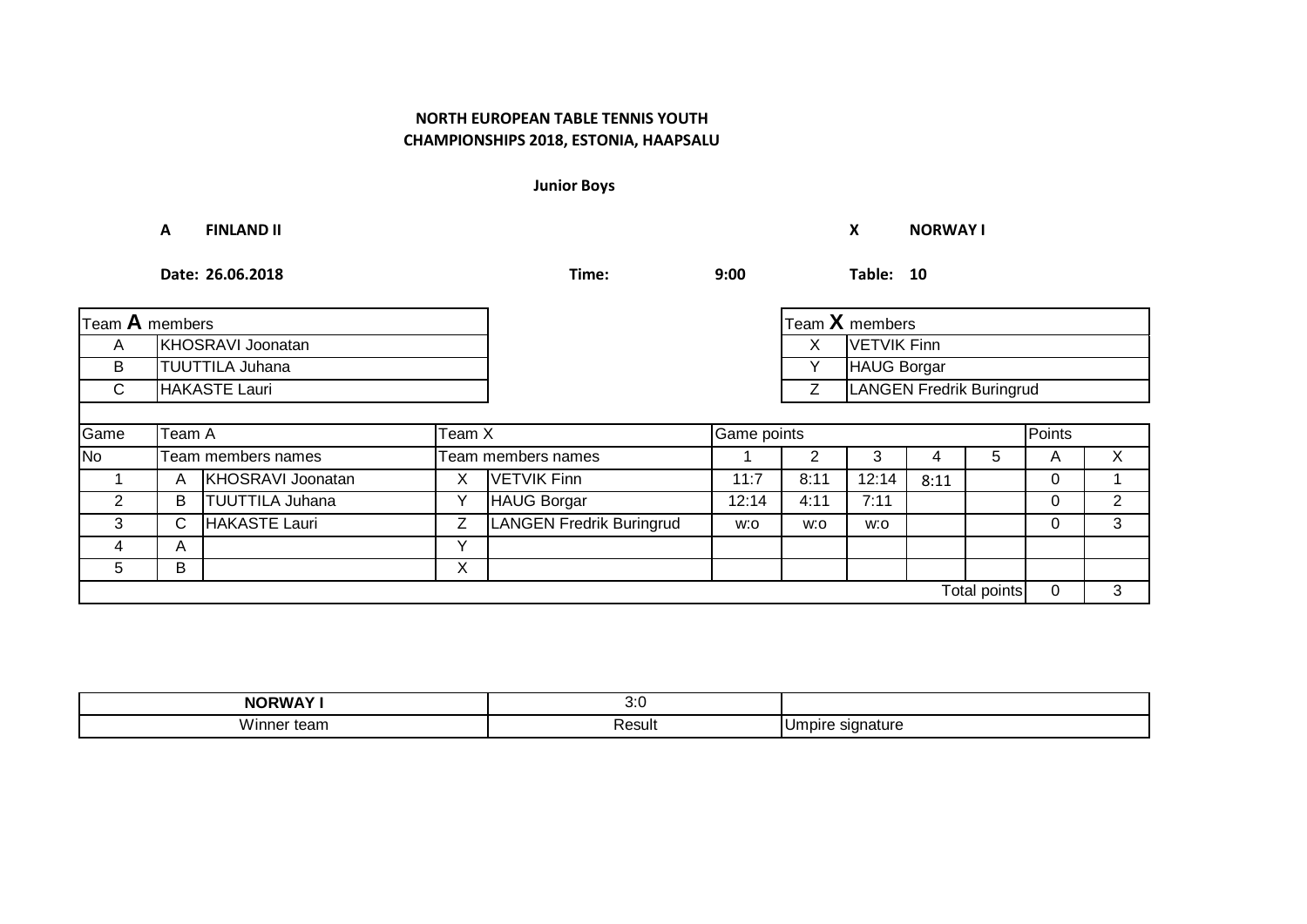**Junior Boys**

**A ESTONIA I X LITHUANIA**

|              | Team $A$ members         |                          |              |                          |      |      | Team X members           |  |              |        |          |
|--------------|--------------------------|--------------------------|--------------|--------------------------|------|------|--------------------------|--|--------------|--------|----------|
| A            | <b>LUUK Mart</b>         |                          |              |                          |      | Χ    | SAMAKALJEVAS Vilius      |  |              |        |          |
| B            | <b>STROGOV Stanislav</b> |                          |              |                          |      | ✓    | <b>JUODELIS Osvaldas</b> |  |              |        |          |
| $\mathsf{C}$ | <b>VUHKA Maksim</b>      |                          |              |                          |      |      |                          |  |              |        |          |
|              |                          |                          |              |                          |      |      |                          |  |              |        |          |
| Game         | Team X<br>Team A         |                          |              | Game points              |      |      |                          |  |              | Points |          |
| No           |                          | Team members names       |              | Team members names       |      |      | ۰.                       |  | 5.           | A      | X.       |
|              | A                        | <b>LUUK Mart</b>         | X            | SAMAKALJEVAS Vilius      | 11:8 | 11:3 | 11:6                     |  |              |        | $\Omega$ |
| 2            | B                        | <b>STROGOV Stanislav</b> | $\checkmark$ | <b>JUODELIS Osvaldas</b> | 11:4 | 11:4 | 11:6                     |  |              | 2      | $\Omega$ |
| 3            | C.                       | <b>VUHKA Maksim</b>      | Ζ            |                          | w:o  | w:o  | w:o                      |  |              | 3      | $\Omega$ |
| 4            | A                        |                          | $\checkmark$ |                          |      |      |                          |  |              |        |          |
| 5            | В                        |                          | X            |                          |      |      |                          |  |              |        |          |
|              |                          |                          |              |                          |      |      |                          |  | Total points | 3      | $\Omega$ |

| <b>ESTONIA I</b>                 | 7. r<br>v.v |                    |
|----------------------------------|-------------|--------------------|
| <b>1 A / :</b><br>Winner<br>tean | Result      | ınature<br>, ndire |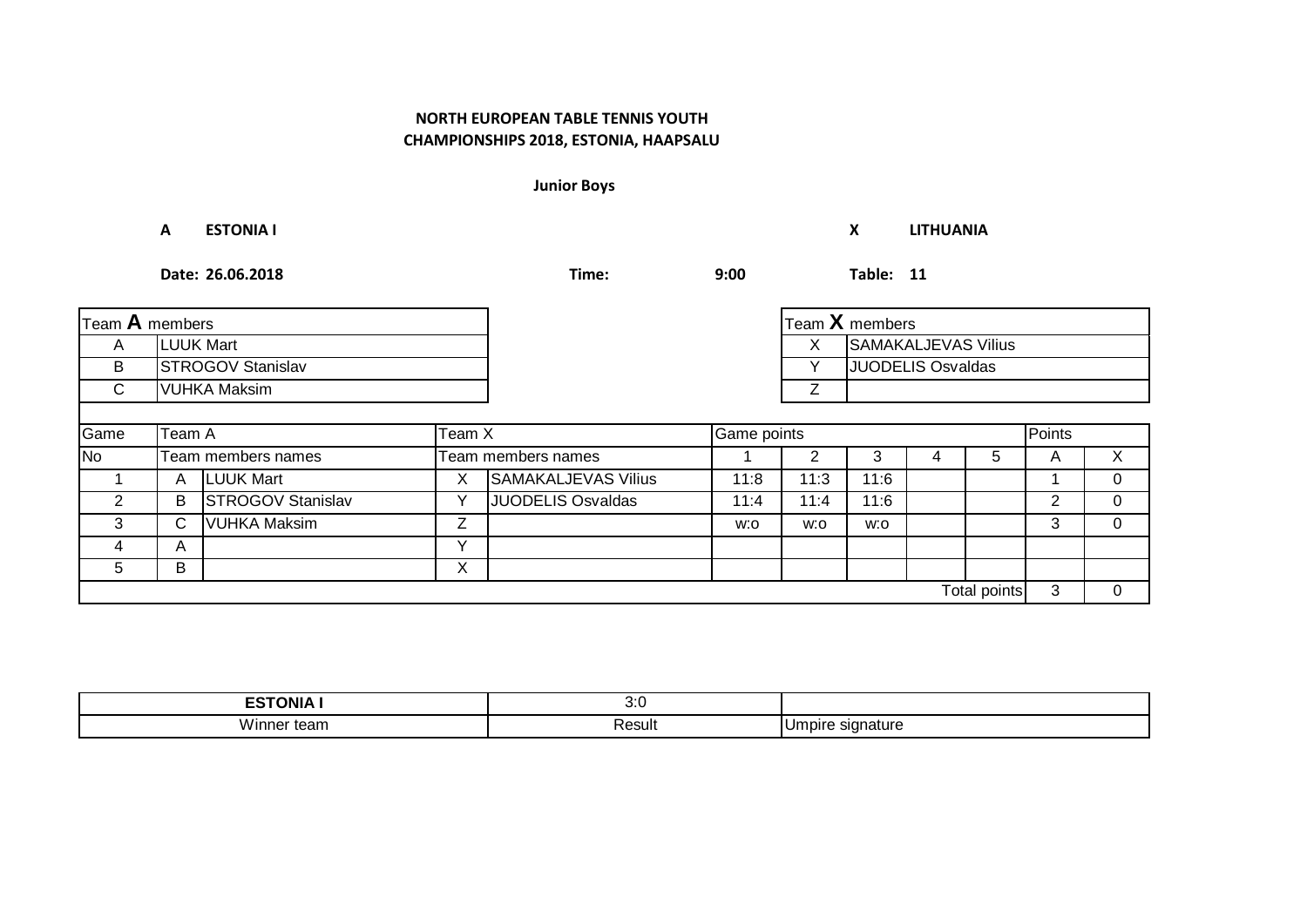**Junior Boys**

**A ICELAND II X FINLAND I**

| Team A members |                          |                          |   |                      |      | Team X members |                      |   |              |          |   |
|----------------|--------------------------|--------------------------|---|----------------------|------|----------------|----------------------|---|--------------|----------|---|
| A              |                          | <b>GUNNARSSON Gestur</b> |   |                      |      | X              | <b>PIHKALA Arttu</b> |   |              |          |   |
| B              | <b>KJARTANSSON Elvar</b> |                          |   |                      |      | $\checkmark$   | <b>NAUMI Alex</b>    |   |              |          |   |
| $\mathsf{C}$   | <b>AGNARSSON Oskar</b>   |                          |   |                      |      | Ζ              | <b>VALASTI Veeti</b> |   |              |          |   |
|                |                          |                          |   |                      |      |                |                      |   |              |          |   |
| Game           | Team X<br>Team A         |                          |   | Game points          |      |                |                      |   |              | Points   |   |
| <b>No</b>      |                          | Team members names       |   | Team members names   |      |                | 3                    | 4 | 5            | A        | Χ |
|                | A                        | <b>GUNNARSSON Gestur</b> | Х | <b>PIHKALA Arttu</b> | 4:11 | 4:11           | 4:11                 |   |              | 0        |   |
| 2              | В                        | <b>KJARTANSSON Elvar</b> |   | <b>NAUMI Alex</b>    | 3:11 | 4:11           | 2:11                 |   |              | 0        | 2 |
| 3              | C.                       | <b>AGNARSSON Oskar</b>   | Z | <b>VALASTI Veeti</b> | 1:11 | 5:11           | 8:11                 |   |              | $\Omega$ | 3 |
| 4              | A                        |                          | v |                      |      |                |                      |   |              |          |   |
| 5              | В                        |                          | Х |                      |      |                |                      |   |              |          |   |
|                |                          |                          |   |                      |      |                |                      |   | Total points | 0        | 3 |

| <b>AND</b><br><b>FINL</b> | <b></b><br>v.v |                        |
|---------------------------|----------------|------------------------|
| Wi<br>inner team          | Result         | : signature<br>IUmpire |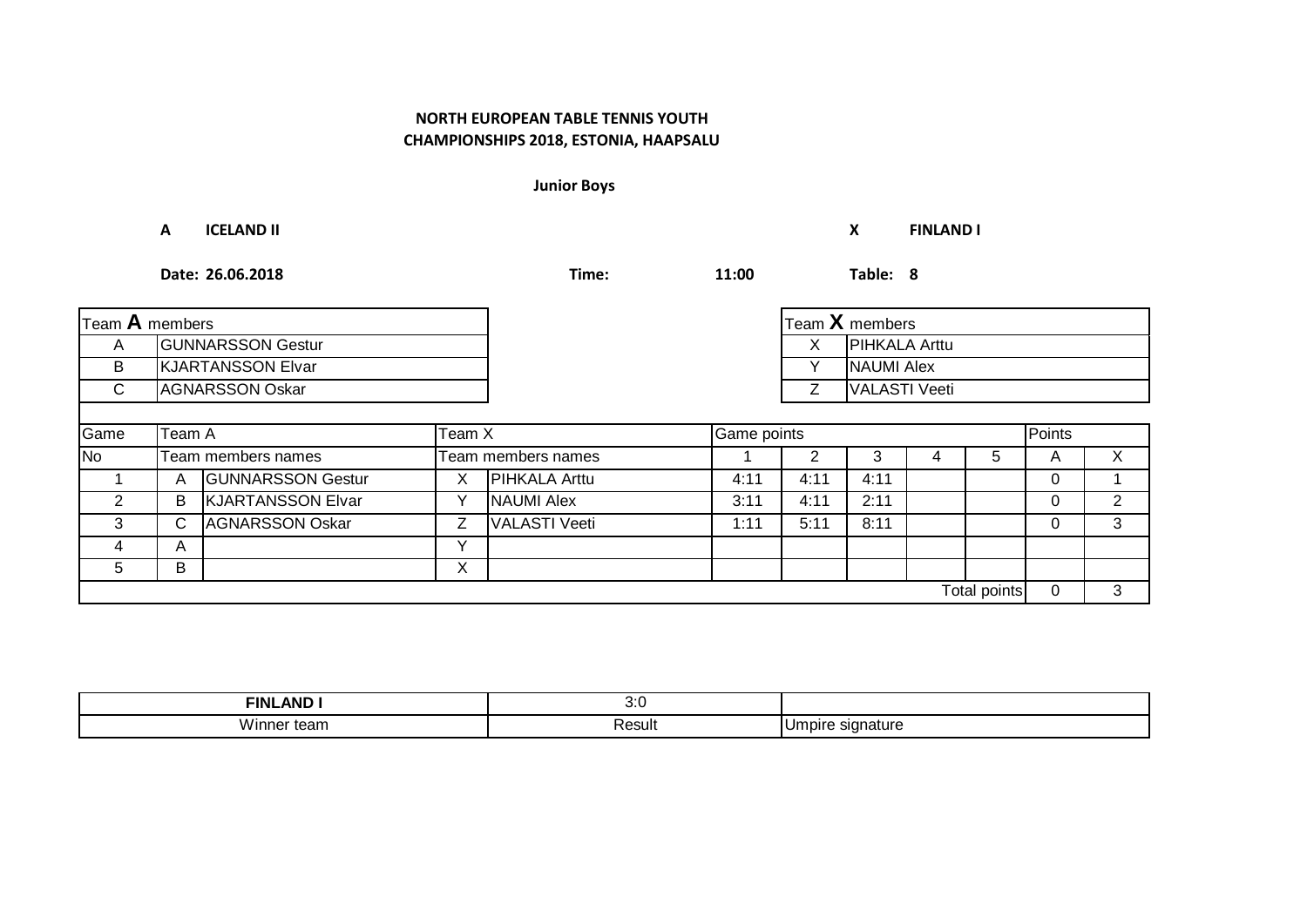**Junior Boys**

**A NORWAY II X ESTONIA II**

| Team A members |                              |                            |              |                             |             |      | Team X members              |   |              |        |    |
|----------------|------------------------------|----------------------------|--------------|-----------------------------|-------------|------|-----------------------------|---|--------------|--------|----|
| A              |                              | ANDERSSON Jan Roger        |              |                             |             | X    | <b>ETULAID Krister Erik</b> |   |              |        |    |
| B              | <b>LATE Thomas</b>           |                            |              |                             |             |      | <b>PUKK Oskar</b>           |   |              |        |    |
| $\mathsf{C}$   | <b>NILSEN Hendrik Bagner</b> |                            |              |                             |             | Ζ    | <b>NERMAN Jan-Erik</b>      |   |              |        |    |
|                |                              |                            |              |                             |             |      |                             |   |              |        |    |
| Game           | Team A<br>Team X             |                            |              |                             | Game points |      |                             |   |              | Points |    |
| <b>No</b>      |                              | Team members names         |              | Team members names          |             |      | 3                           | 4 | 5            | A      | X. |
|                | A                            | <b>ANDERSSON Jan Roger</b> | X            | <b>ETULAID Krister Erik</b> | 11:1        | 11:3 | 11:6                        |   |              |        | 0  |
| $\overline{2}$ | B                            | <b>LATE Thomas</b>         | $\checkmark$ | <b>PUKK Oskar</b>           | 11:9        | 11:5 | 11:5                        |   |              | 2      | 0  |
| 3              | С                            | NILSEN Hendrik Bagner      | Ζ            | <b>NERMAN Jan-Erik</b>      | 11:3        | 11:5 | 12:10                       |   |              | 3      | 0  |
| 4              | A                            |                            | $\checkmark$ |                             |             |      |                             |   |              |        |    |
| 5              | B                            |                            | Χ            |                             |             |      |                             |   |              |        |    |
|                |                              |                            |              |                             |             |      |                             |   | Total points | 3      | 0  |

| _ _ _ _ _ _ _ _            | v.J    |                       |
|----------------------------|--------|-----------------------|
| <br>. .<br>winne<br>.call' | Result | ıatur<br>-<br>$\cdot$ |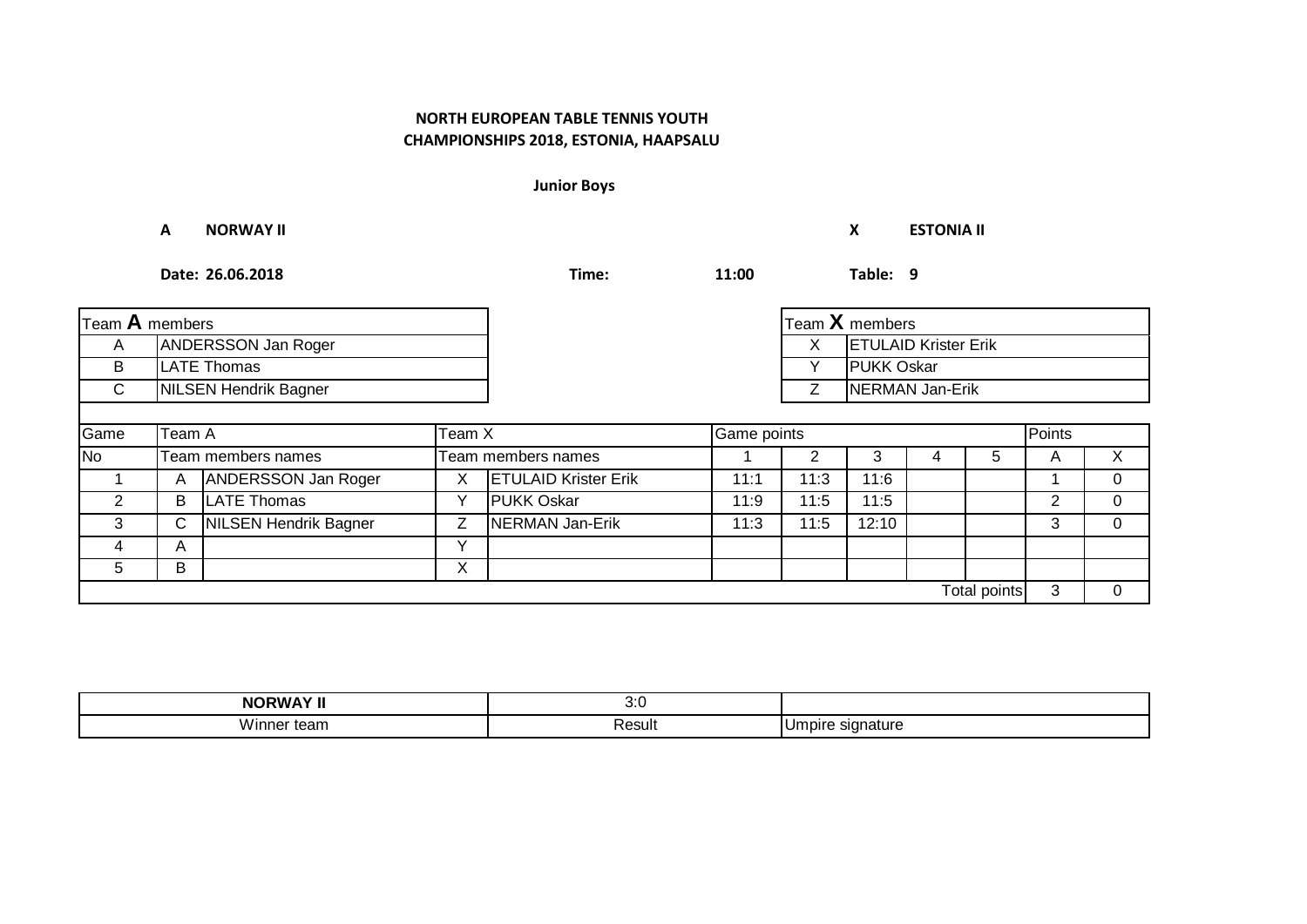**Junior Boys**

**A NORWAY I X LITHUANIA**

| Team A members |                          |                          |   |                     |       | Team X members |                     |      |              |   |   |
|----------------|--------------------------|--------------------------|---|---------------------|-------|----------------|---------------------|------|--------------|---|---|
| A              | <b>HAUG Borgar</b>       |                          |   |                     |       | х              | JUODELIS Osvaldas   |      |              |   |   |
| B              | LANGEN Fredrik Buringrud |                          |   |                     |       |                | SAMAKALJEVAS Vilius |      |              |   |   |
| $\mathsf{C}$   |                          | <b>VETVIK Finn</b>       |   |                     |       |                |                     |      |              |   |   |
|                |                          |                          |   |                     |       |                |                     |      |              |   |   |
| Game           | Team X<br>Team A         |                          |   | Game points         |       | Points         |                     |      |              |   |   |
| <b>No</b>      |                          | Team members names       |   | Team members names  |       |                |                     |      | 5.           | A |   |
|                | A                        | <b>HAUG Borgar</b>       | Χ | JUODELIS Osvaldas   | 11:4  | 2:11           | 11:9                | 11:7 |              |   | 0 |
| 2              | В                        | LANGEN Fredrik Buringrud |   | SAMAKALJEVAS Vilius | 10:12 | 9:11           | 5:11                |      |              |   |   |
| 3              | C.                       | <b>VETVIK Finn</b>       | Z |                     | w:o   | w:o            | w:o                 |      |              | 2 |   |
| 4              | A                        | <b>HAUG Borgar</b>       |   | SAMAKALJEVAS Vilius | 11:9  | 11:1           | 11:4                |      |              | 3 |   |
| 5              | В                        |                          | Χ |                     |       |                |                     |      |              |   |   |
|                |                          |                          |   |                     |       |                |                     |      | Total points | 3 |   |

| <b>NODIALAND</b>        | v.          |               |
|-------------------------|-------------|---------------|
| <br>VII<br>ισαιι<br>. . | _<br>Resul. | าatur<br>זומו |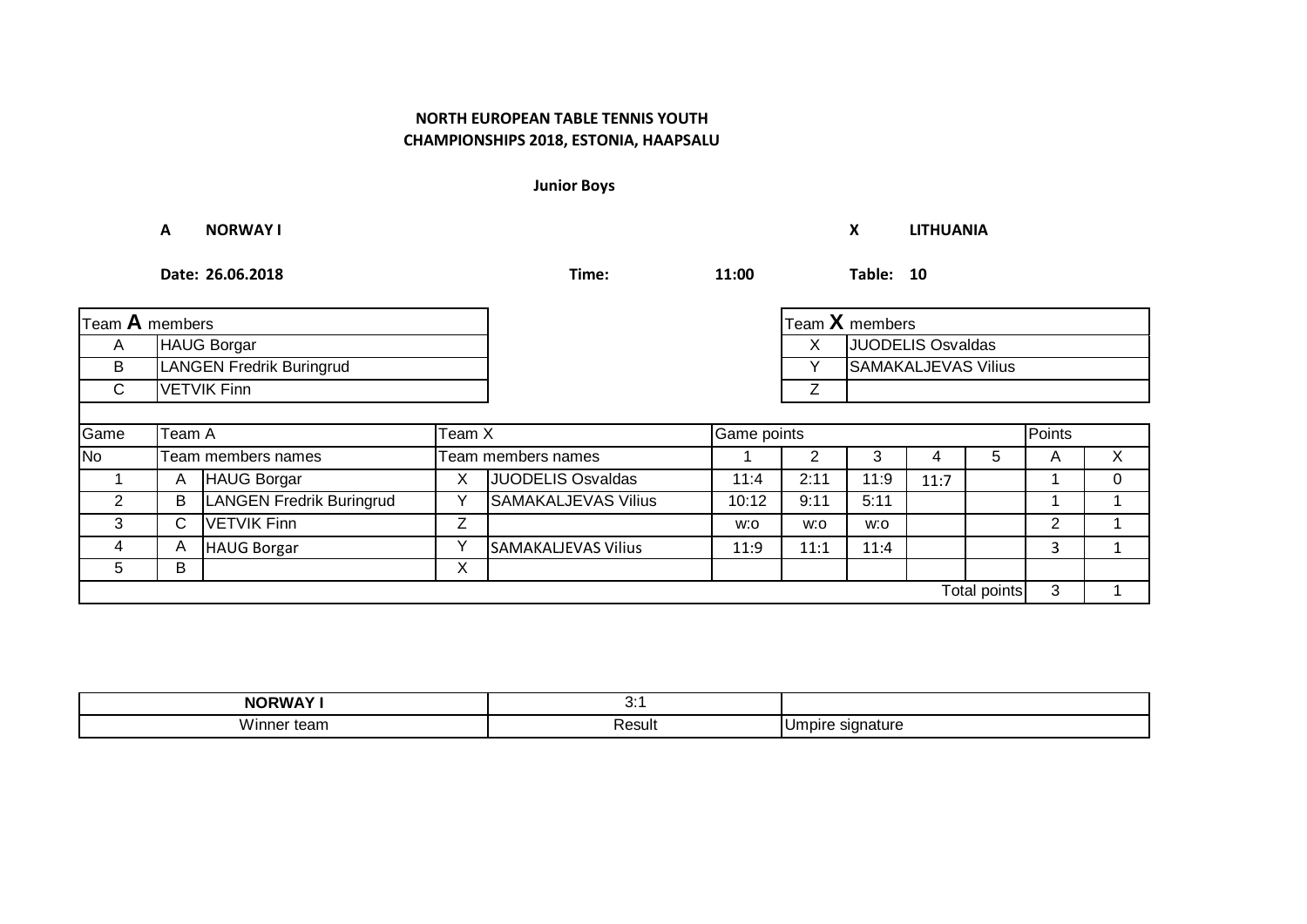**Junior Boys**

**A FINLAND X ICELAND I**

| Team A members           |                        |                        |   |                                  |       | Team X members |                                  |       |              |   |                |
|--------------------------|------------------------|------------------------|---|----------------------------------|-------|----------------|----------------------------------|-------|--------------|---|----------------|
| A                        | KHOSRAVI Joonatan      |                        |   |                                  |       | X              | ULFARSSON MAGNUS Gauti           |       |              |   |                |
| B.                       | <b>TUUTTILA Juhana</b> |                        |   |                                  |       |                | RODRIGUEZ Ingi Darvis            |       |              |   |                |
| $\mathsf{C}$             |                        | HAKASTE Lauri          |   |                                  |       |                | <b>GEORGSSON Ellert Kristjan</b> |       |              |   |                |
|                          |                        |                        |   |                                  |       |                |                                  |       |              |   |                |
| Game<br>Team X<br>Team A |                        |                        |   | Game points                      |       | Points         |                                  |       |              |   |                |
| No                       |                        | Team members names     |   | Team members names               |       |                | 3                                | 4     | 5            | A | X              |
|                          | А                      | KHOSRAVI Joonatan      | х | ULFARSSON MAGNUS Gauti           | 9:11  | 9:11           | 11:9                             | 13:11 | 11:7         |   | 0              |
| 2                        | B                      | <b>TUUTTILA Juhana</b> |   | RODRIGUEZ Ingi Darvis            | 12:10 | 7:11           | 10:12                            | 15:13 | 12:14        |   |                |
| 3                        | C.                     | HAKASTE Lauri          | Z | <b>GEORGSSON Ellert Kristjan</b> | W.O   | w:o            | w:o                              |       |              |   | 2              |
| 4                        | A                      | KHOSRAVI Joonatan      |   | <b>RODRIGUEZ Ingi Darvis</b>     | 11:5  | 11:3           | 11:7                             |       |              | 2 | $\overline{2}$ |
| 5                        | B                      | <b>TUUTTILA Juhana</b> | Х | ULFARSSON MAGNUS Gauti           | 9:11  | 11:7           | 8:11                             | 1:11  |              | 2 | 3              |
|                          |                        |                        |   |                                  |       |                |                                  |       | Total points | 2 | 3              |

| $\sim$ $\sim$ $\sim$<br>I<br>AN<br>ישו<br>יי | .<br>ັບ.⊾   |               |
|----------------------------------------------|-------------|---------------|
| <br>VII<br>ισαιι<br>. .                      | _<br>Resul. | าatur<br>זומו |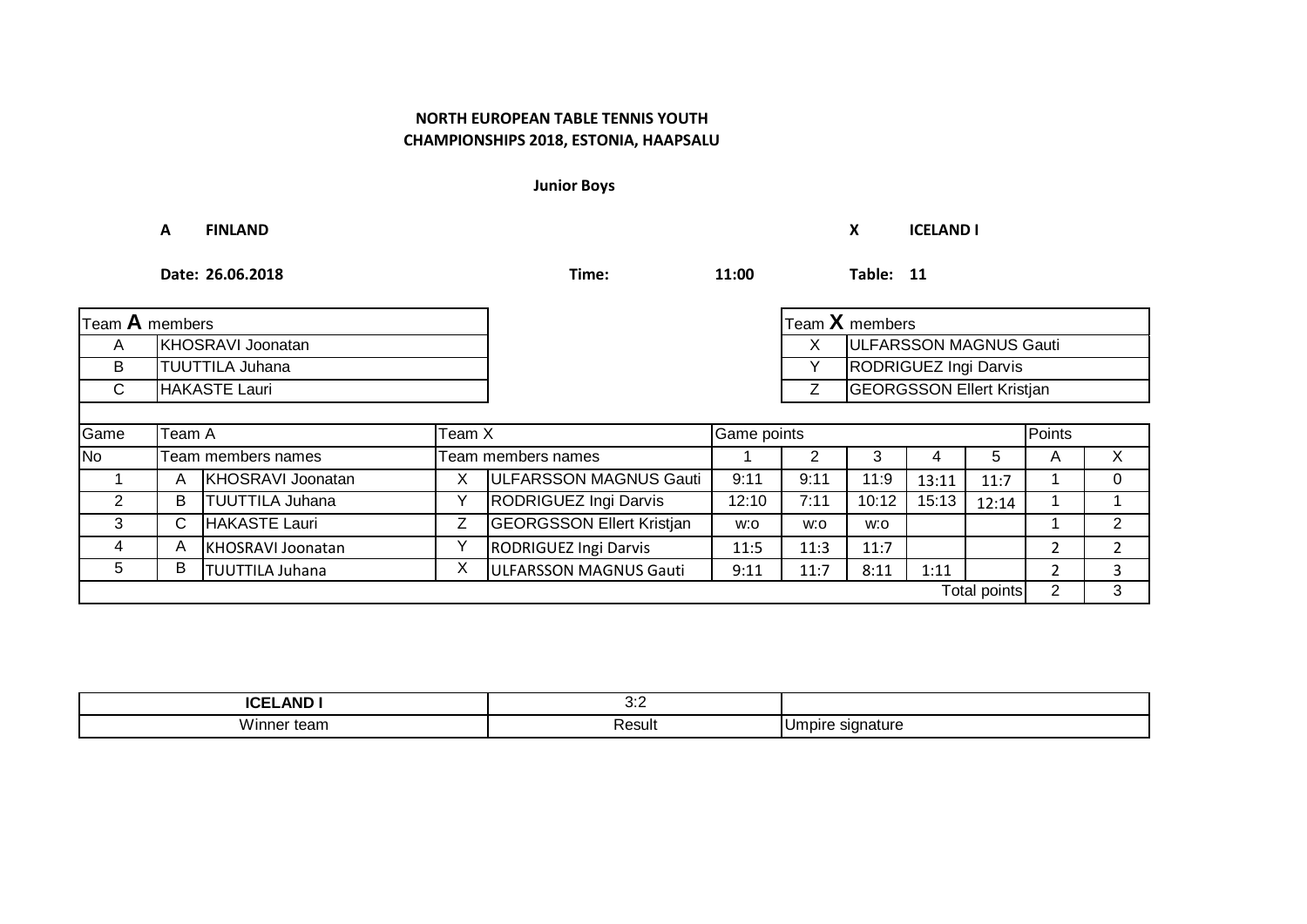**Junior Boys**

**A NORWAY II X FINLAND I Date: 26.06.2018 Time: 14:15 Table: 8** A LATE Thomas X B | ANDERSSON Jan Roger | NAUMI Alex | NAUMI Alex | NAUMI Alex | NAUMI Alex | NAUMI Alex C Z NILSEN Henrik Bagner VALASTI Veeti Game No 1 2 3 4 5 A X Team members names Team members names 1 | A |LATE Thomas | X |PIHKALA Arttu | 11:5 | 11:5 | 11:9 | | | 1 | 0 2 | B |ANDERSSON Jan Roger | Y |NAUMI Alex | 9:11 | 12:10 | 6:11 | 4:11 | | 1 | 1 3 C | NILSEN Henrik Bagner | Z | VALASTI Veeti | 11:9 | 8:11 | 10:12 | 19:17 | 11:8 | 2 | 1 4 | A |LATE Thomas | Y |NAUMI Alex | 11:5 | 11:8 | 6:11 | 4:11 | 7:11 | 2 | 2 5 | B |ANDERSSON Jan Roger | X |PIHKALA Arttu | 5:11 | 12:10 | 11:6 | 12:14 | 9:11 | 2 | 3  $2 \mid 3$ Team **A** members Team **X** members **PIHKALA Arttu** Team A Team X Game points Points A LATE Thomas X PIHKALA Arttu A LATE Thomas  $\begin{array}{|c|c|c|c|c|}\n\hline\nA & A & B & B & C & D \hline\n\end{array}$ Total points

| <b>AND</b><br><b>FINI</b> | ◡.∠    |                |
|---------------------------|--------|----------------|
| <br>τean<br>winne         | Result | าatur<br>siana |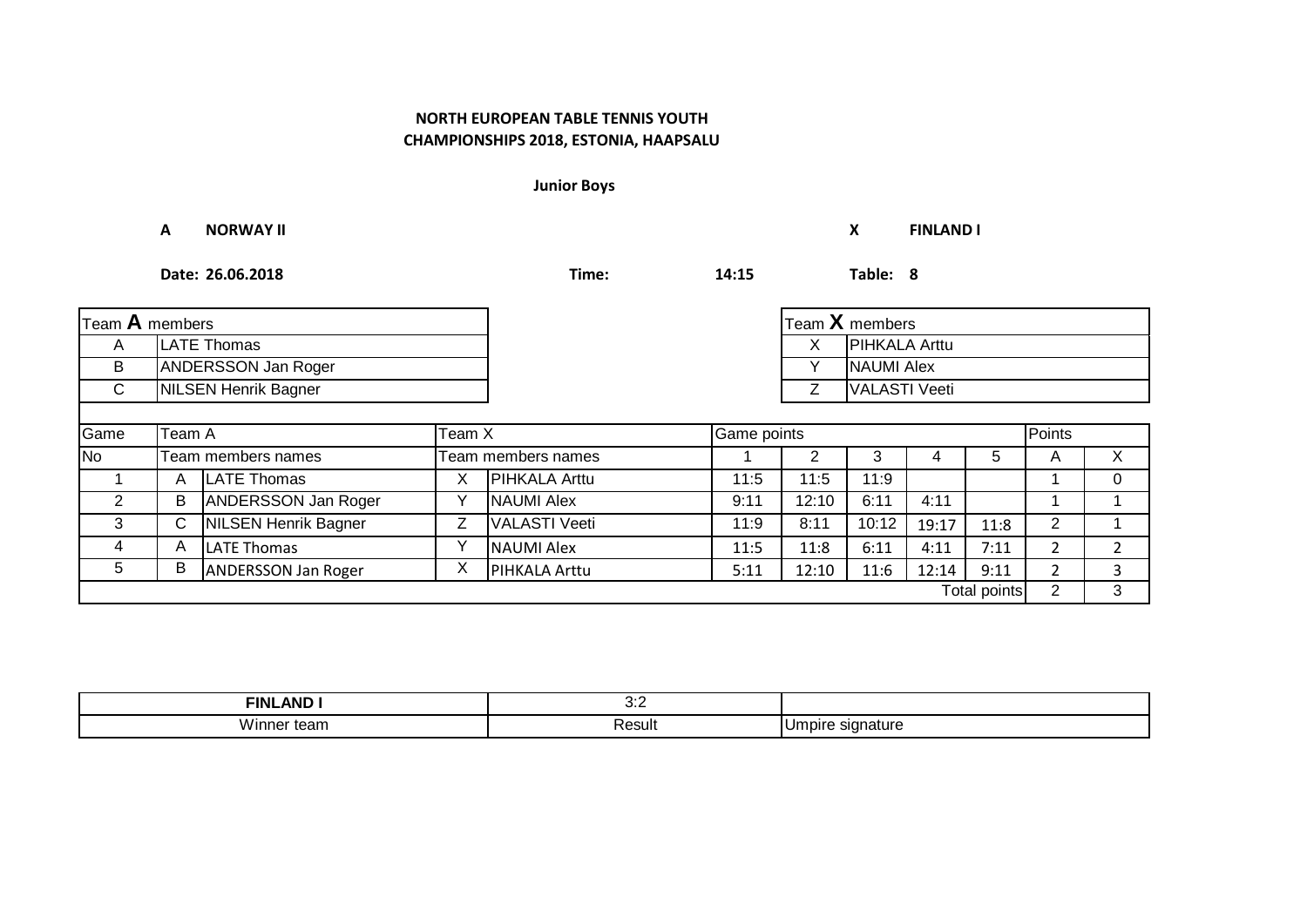**Junior Boys**

**A ESTONIA II X ICELAND II**

| Team A members |                             |                             |   |                               |      |      | $\mathsf{T}$ eam $\mathsf{X}$ members |   |              |   |          |
|----------------|-----------------------------|-----------------------------|---|-------------------------------|------|------|---------------------------------------|---|--------------|---|----------|
| A              | <b>PUKK Oskar</b>           |                             |   |                               |      | х    | <b>CLAESSON Karl A.</b>               |   |              |   |          |
| B              | <b>ETULAID Krister Erik</b> |                             |   |                               |      | v    | <b>GUNNARSSON Gestur</b>              |   |              |   |          |
| $\mathsf{C}$   | NERMAN Jan-Erik             |                             |   | <b>KJARTANSSON Elvar</b><br>7 |      |      |                                       |   |              |   |          |
|                |                             |                             |   |                               |      |      |                                       |   |              |   |          |
| Game           | Team X<br>Team A            |                             |   | Game points                   |      |      | Points                                |   |              |   |          |
| <b>No</b>      |                             | Team members names          |   | Team members names            |      | 2    | 3                                     | 4 | 5            | A | X        |
|                | A                           | <b>PUKK Oskar</b>           | X | <b>CLAESSON Karl A.</b>       | 11:2 | 11:3 | 1!:7                                  |   |              |   | 0        |
| 2              | В                           | <b>ETULAID Krister Erik</b> |   | <b>GUNNARSSON Gestur</b>      | 11:7 | 11:6 | 11:7                                  |   |              | 2 | $\Omega$ |
| 3              | C.                          | NERMAN Jan-Erik             | Z | <b>KJARTANSSON Elvar</b>      | 11:3 | 11:4 | 11:2                                  |   |              | 3 | $\Omega$ |
| 4              | A                           |                             | v |                               |      |      |                                       |   |              |   |          |
| 5              | В                           |                             | Х |                               |      |      |                                       |   |              |   |          |
|                |                             |                             |   |                               |      |      |                                       |   | Total points | 3 | $\Omega$ |

| <b>ESTONIA II</b><br>. . | v.v    |                             |
|--------------------------|--------|-----------------------------|
| <br>Winner<br>tean       | Result | -signature<br><b>Umpire</b> |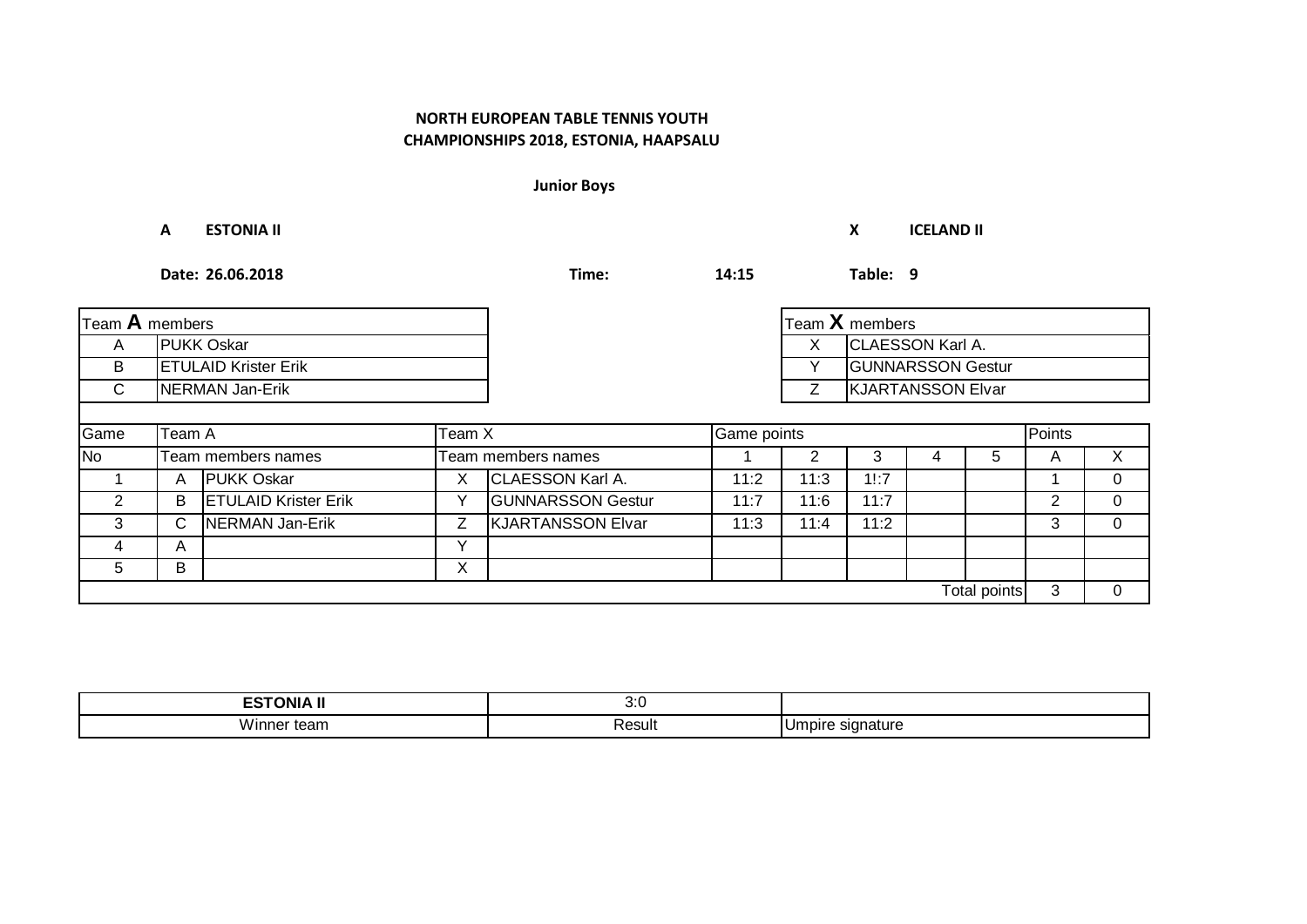**Junior Boys**

**A ICELAND I X NORWAY I**

| Team A members           |                                  |                                  |              |                          |        | Team $X$ members         |                    |      |                     |   |                |
|--------------------------|----------------------------------|----------------------------------|--------------|--------------------------|--------|--------------------------|--------------------|------|---------------------|---|----------------|
| A                        | <b>GEORGSSON Ellert Kristjan</b> |                                  |              |                          |        | X                        | <b>VETVIK Finn</b> |      |                     |   |                |
| B                        | <b>ULFARSSON Magnus Gauti</b>    |                                  |              |                          |        |                          | HAUG Borgar        |      |                     |   |                |
| $\mathsf{C}$             | RODRIGUEZ Ingi Darvis            |                                  |              |                          |        | LANGEN Fredrik Buringrud |                    |      |                     |   |                |
|                          |                                  |                                  |              |                          |        |                          |                    |      |                     |   |                |
| Game<br>Team A<br>Team X |                                  |                                  |              | Game points              | Points |                          |                    |      |                     |   |                |
| <b>No</b>                |                                  | Team members names               |              | Team members names       |        |                          | 3                  |      | 5.                  | A | X              |
|                          | Α                                | <b>GEORGSSON Ellert Kristjan</b> | Х            | <b>VETVIK Finn</b>       | 6:11   | 8:11                     | 4:11               |      |                     | 0 |                |
| 2                        | B                                | ULFARSSON Magnus Gauti           | ν            | <b>HAUG Borgar</b>       | 3:11   | 9:11                     | 3:11               |      |                     | 0 | $\overline{2}$ |
| 3                        | C.                               | RODRIGUEZ Ingi Darvis            | Z            | LANGEN Fredrik Buringrud | 2:11   | 11:8                     | 6:11               | 4:11 |                     | 0 | 3              |
| 4                        | A                                |                                  | $\checkmark$ |                          |        |                          |                    |      |                     |   |                |
| 5                        | В                                |                                  | X            |                          |        |                          |                    |      |                     |   |                |
|                          |                                  |                                  |              |                          |        |                          |                    |      | <b>Total points</b> | 0 | 3              |

| <b>NORWAY!</b> | .<br>v.J    |                                        |
|----------------|-------------|----------------------------------------|
| <br>.<br>.     | _<br>Resul. | u m<br>าature<br>'''''<br>ັ<br>$\cdot$ |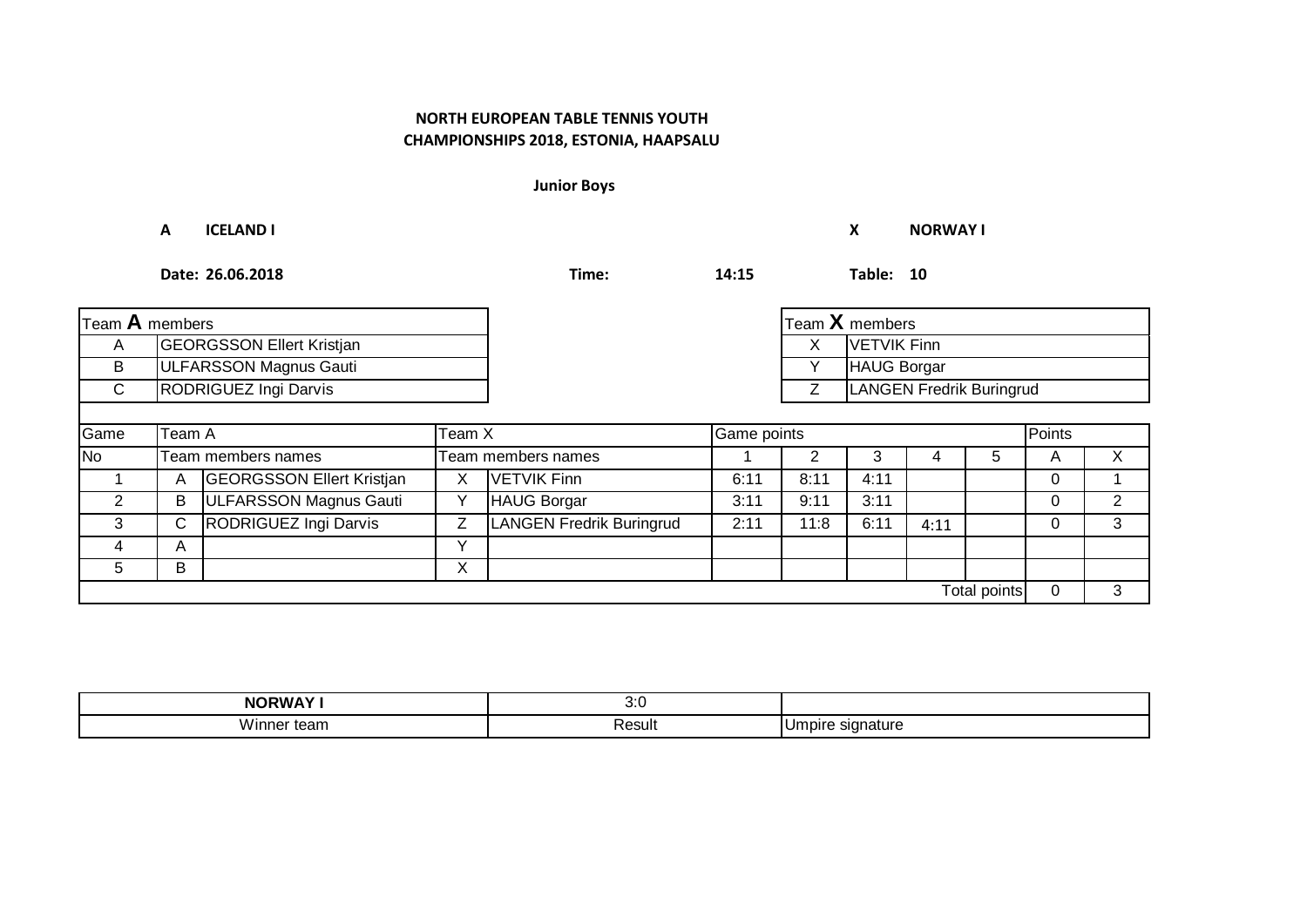**Junior Boys**

**A FINLAND II X ESTONIA I**

| Team A members |                   |                        |   |                          | Team X members                |       |                     |        |                     |   |   |
|----------------|-------------------|------------------------|---|--------------------------|-------------------------------|-------|---------------------|--------|---------------------|---|---|
| A              | KHOSRAVI Joonatan |                        |   |                          |                               | X     | <b>LUUK Mart</b>    |        |                     |   |   |
| B              |                   | <b>TUUTTILA Juhana</b> |   |                          |                               |       | <b>VUHKA Maksim</b> |        |                     |   |   |
| $\mathsf{C}$   |                   | <b>HAKASTE Lauri</b>   |   |                          | <b>STROGOV Stanislav</b><br>Ζ |       |                     |        |                     |   |   |
|                |                   |                        |   |                          |                               |       |                     |        |                     |   |   |
| Game           | Team X<br>Team A  |                        |   |                          | Game points                   |       |                     | Points |                     |   |   |
| <b>No</b>      |                   | Team members names     |   | Team members names       |                               | 2     | 3                   | 4      | $^{\circ}$          | A | X |
|                | A                 | KHOSRAVI Joonatan      | Χ | <b>LUUK Mart</b>         | 11:9                          | 10:12 | 11:7                | 7:11   | 1:11                | 0 |   |
| $\overline{2}$ | В                 | <b>TUUTTILA Juhana</b> | ν | <b>VUHKA Maksim</b>      | 2:11                          | 5:11  | 7:11                |        |                     | 0 | 2 |
| 3              | C.                | HAKASTE Lauri          | Z | <b>STROGOV Stanislav</b> | w:o                           | w:o   | w:o                 |        |                     | 0 | 3 |
| 4              | A                 |                        | Y |                          |                               |       |                     |        |                     |   |   |
| 5              | В                 |                        | X |                          |                               |       |                     |        |                     |   |   |
|                |                   |                        |   |                          |                               |       |                     |        | <b>Total points</b> | 0 | 3 |

| --------<br>ווחר | , ,<br>v.J  |                                        |
|------------------|-------------|----------------------------------------|
| <br>501<br>.     | _<br>Resul. | ۱ľ۲<br>าature<br>'''''<br>ັ<br>$\cdot$ |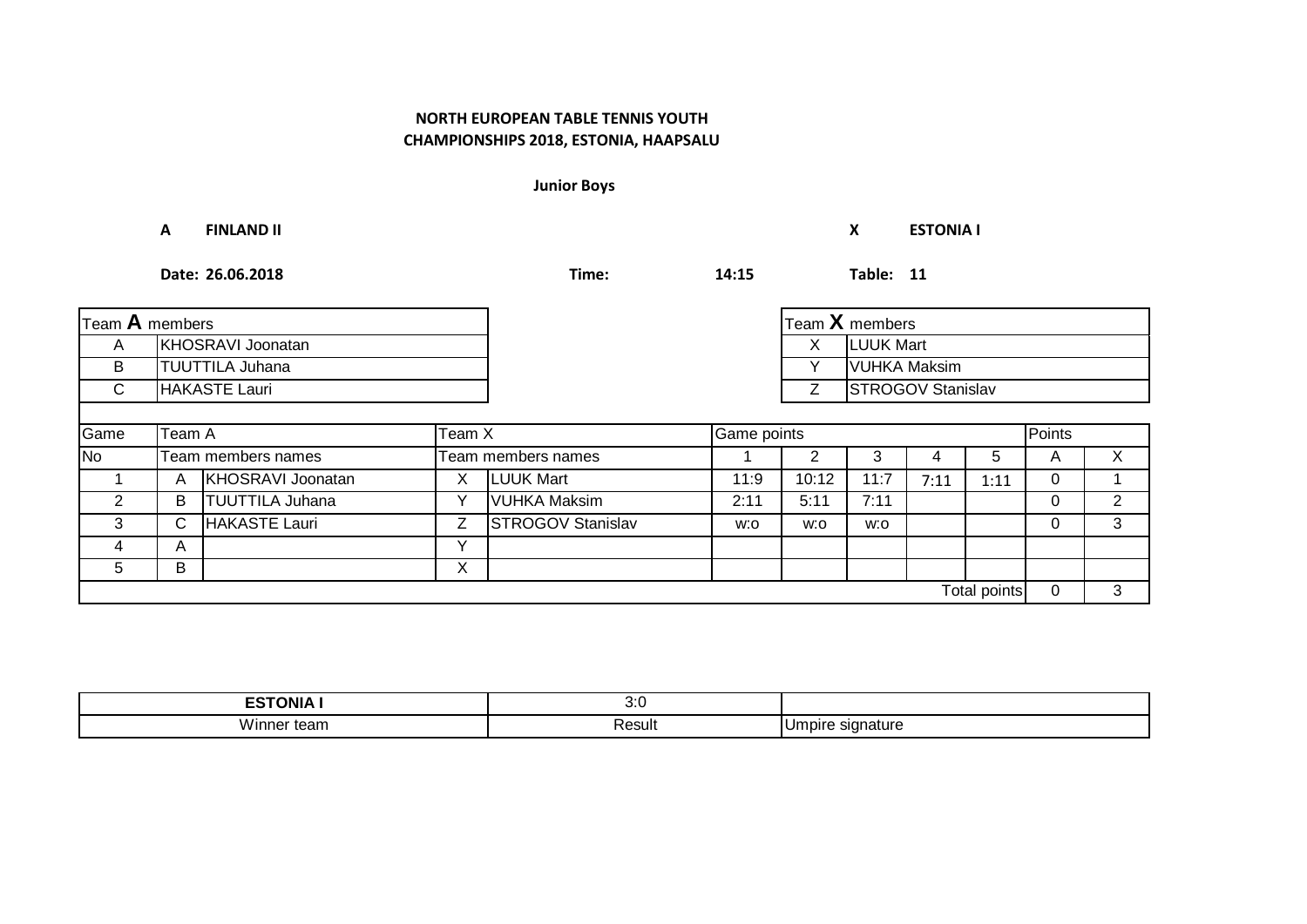**Junior Boys**

**A FINLAND II X LITHUANIA**

| Team A members           |                        |                        |             |                          |        | Team X members           |                          |      |              |   |   |
|--------------------------|------------------------|------------------------|-------------|--------------------------|--------|--------------------------|--------------------------|------|--------------|---|---|
| A                        |                        | KHOSRAVI Jooatan       |             |                          |        | <b>SAMAKALJEVAS</b><br>X |                          |      |              |   |   |
| B                        | <b>TUUTTILA Juhana</b> |                        |             |                          |        |                          | <b>JUODELIS Osvaldas</b> |      |              |   |   |
| $\mathsf{C}$             | HAKASTE Lauri          |                        |             |                          | Z      |                          |                          |      |              |   |   |
|                          |                        |                        |             |                          |        |                          |                          |      |              |   |   |
| Game<br>Team X<br>Team A |                        |                        |             | Game points              | Points |                          |                          |      |              |   |   |
| <b>No</b>                |                        | Team members names     |             | Team members names       |        |                          | 3                        | 4    | $\mathbf b$  | A | X |
|                          | A                      | KHOSRAVI Jooatan       | Х           | <b>SAMAKALJEVAS</b>      | 12:10  | 11:9                     | 9:11                     | 6:11 | 3:11         | 0 |   |
| 2                        | В                      | <b>TUUTTILA Juhana</b> |             | <b>JUODELIS Osvaldas</b> | 6:11   | 2:11                     | 7:11                     |      |              | 0 | 2 |
| 3                        | С                      | HAKASTE Lauri          | Ζ           |                          | w:o    | w:o                      | w:o                      |      |              |   | 2 |
| 4                        | A                      | KHOSRAVI Jooatan       | $\check{ }$ | JUODELIS Osvaldas        | 11:13  | 8:11                     | 11:7                     | 7:11 |              |   | 3 |
| 5                        | B                      |                        | X           |                          |        |                          |                          |      |              |   |   |
|                          |                        |                        |             |                          |        |                          |                          |      | Total points |   | 3 |

| .           | , ,<br>v.J  |                       |
|-------------|-------------|-----------------------|
| <br>са<br>. | _<br>Resul. | าature<br><br>$\cdot$ |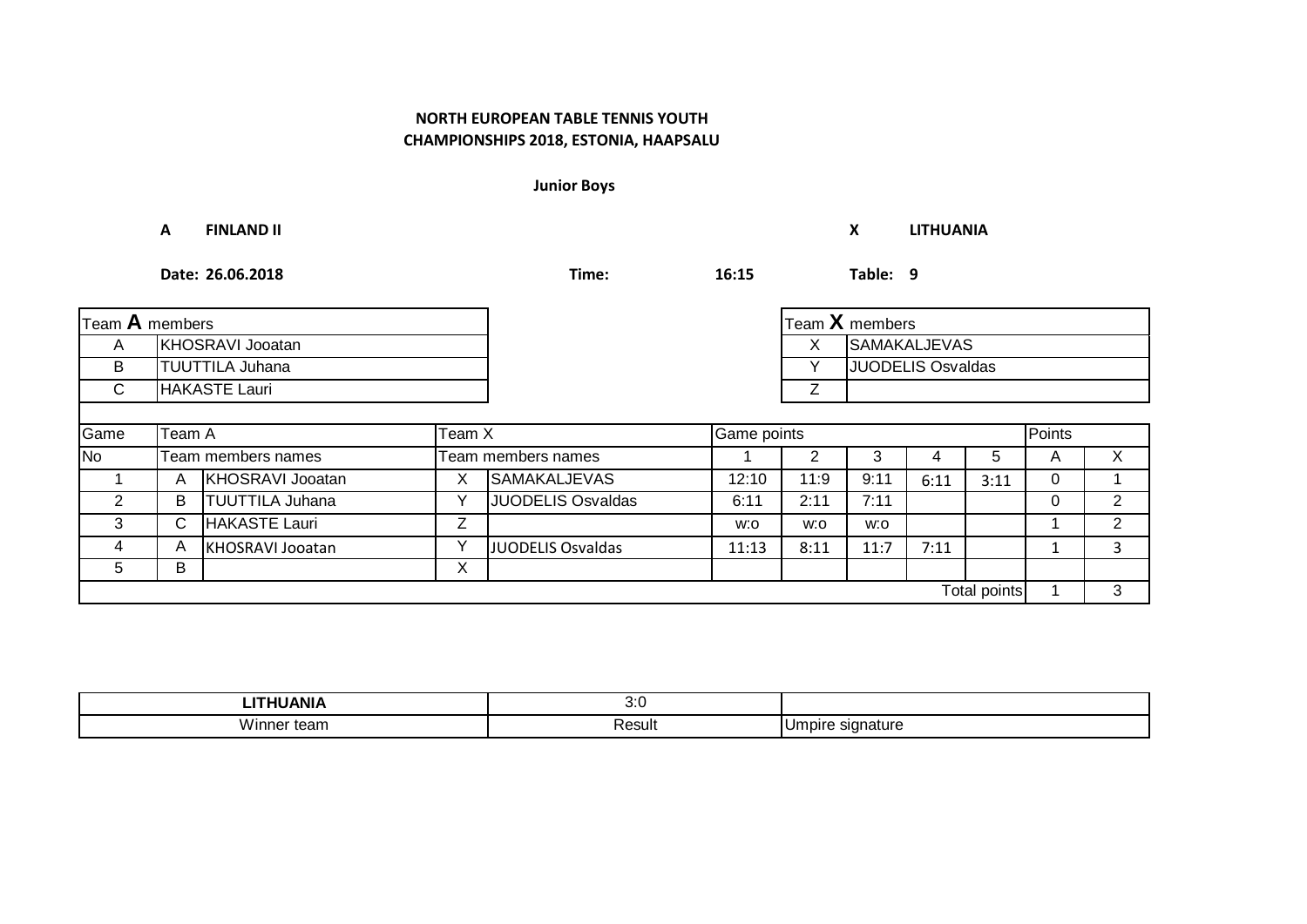**Junior Boys**

**A ESTONIA I X ICELAND I**

| Team A members |                  |                          |              |                                  |      | $\mathsf{T}$ eam $\mathsf{X}$ members |                        |       |                     |   |          |
|----------------|------------------|--------------------------|--------------|----------------------------------|------|---------------------------------------|------------------------|-------|---------------------|---|----------|
| A              |                  | <b>STROGOV Stanislav</b> |              |                                  |      | X.                                    | ULFARSSON Magnus Gauti |       |                     |   |          |
| B              | <b>LUUK Mart</b> |                          |              | RODRIGUEZ Ingi Darvis            |      |                                       |                        |       |                     |   |          |
| $\mathsf{C}$   | VUHKA Maksim     |                          |              |                                  | Ζ    | <b>GEORGSSON Ellert Kristjan</b>      |                        |       |                     |   |          |
|                |                  |                          |              |                                  |      |                                       |                        |       |                     |   |          |
| Game           | Team A<br>Team X |                          |              | Points<br>Game points            |      |                                       |                        |       |                     |   |          |
| $\overline{N}$ |                  | Team members names       |              | Team members names               |      |                                       | 3                      |       | b.                  | A | X.       |
|                | А                | STROGOV Stanislav        | ⋏            | <b>ULFARSSON Magnus Gauti</b>    | 11:6 | 11:4                                  | 11:6                   |       |                     |   | $\Omega$ |
| $\overline{2}$ | B                | <b>LUUK Mart</b>         |              | RODRIGUEZ Ingi Darvis            | 11:7 | 10:12                                 | 11:7                   | 13:11 |                     | 2 | $\Omega$ |
| 3              | C.               | <b>VUHKA Maksim</b>      | Z            | <b>GEORGSSON Ellert Kristjan</b> | 11:8 | 11:7                                  | 11:4                   |       |                     | 3 | $\Omega$ |
| 4              | A                |                          | $\checkmark$ |                                  |      |                                       |                        |       |                     |   |          |
| 5              | B                |                          | Х            |                                  |      |                                       |                        |       |                     |   |          |
|                |                  |                          |              |                                  |      |                                       |                        |       | <b>Total points</b> | 3 | 0        |

| <b>ESTONIA I</b><br>ື່     | s.,<br>v.v |                        |
|----------------------------|------------|------------------------|
| <b>M/i</b><br>.√inner team | Result     | : signature<br>IUmpire |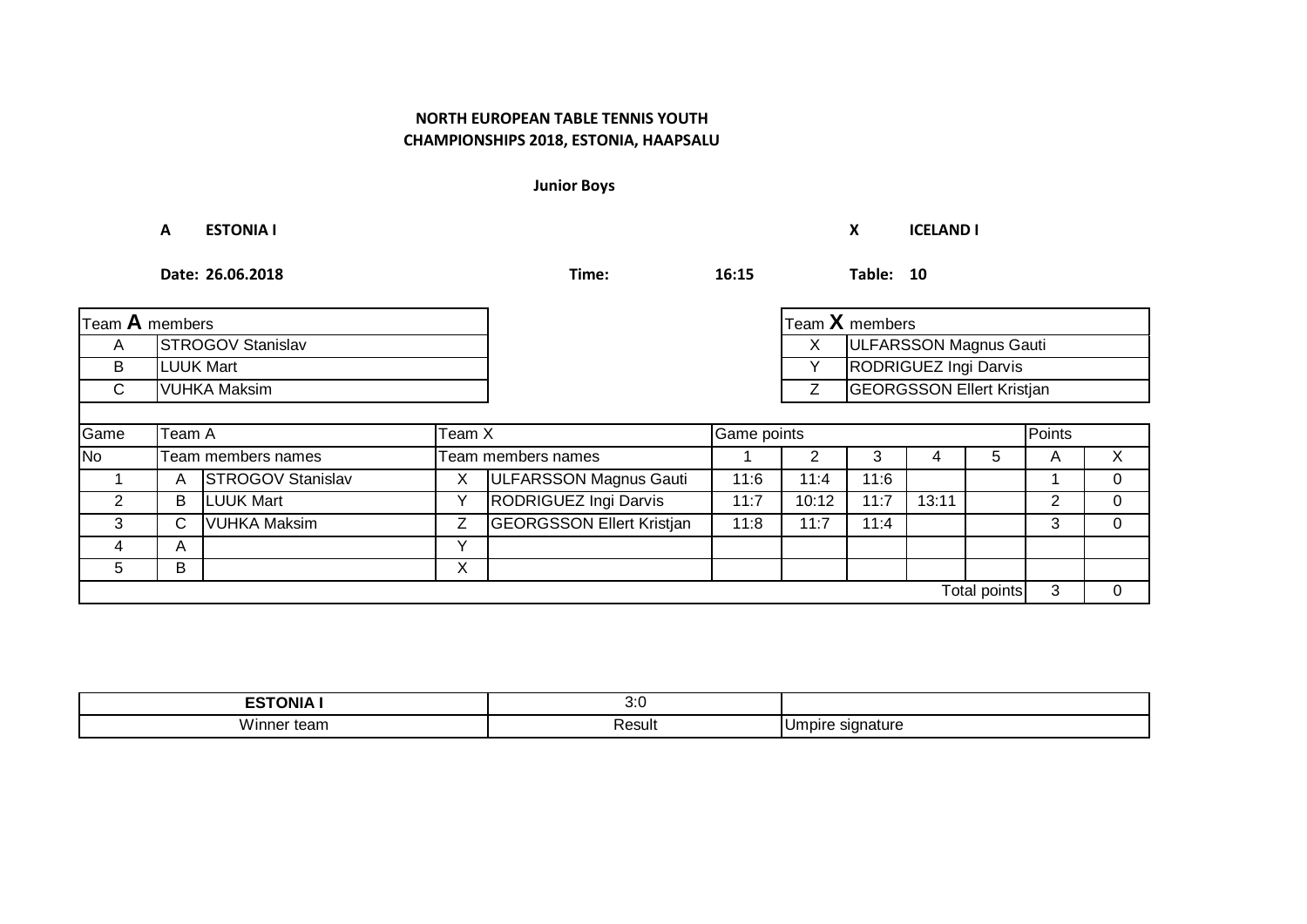**Junior Boys**

**A ESTONIA I X NORWAY I**

| Team A members |                          |                          |   |                                 |                               |      | Team X members     |      |              |        |    |
|----------------|--------------------------|--------------------------|---|---------------------------------|-------------------------------|------|--------------------|------|--------------|--------|----|
| A              | <b>STROGOV Stanislav</b> |                          |   |                                 |                               | X    | <b>VETVIK Finn</b> |      |              |        |    |
| B              | <b>LUUK Mart</b>         |                          |   |                                 | HAUG Borgar<br>v              |      |                    |      |              |        |    |
| C              | <b>VUHKA Maksim</b>      |                          |   |                                 | LANGEN Fredrik Buringrud<br>Z |      |                    |      |              |        |    |
|                |                          |                          |   |                                 |                               |      |                    |      |              |        |    |
| Game           | Team A<br>Team X         |                          |   |                                 | Game points                   |      |                    |      |              | Points |    |
| <b>No</b>      |                          | Team members names       |   | Team members names              |                               |      | 3                  |      | 5            | A      | X. |
|                | Α                        | <b>STROGOV Stanislav</b> | Χ | VETVIK Finn                     | 10:12                         | 11:9 | 7:11               | 2:11 |              | 0      |    |
| 2              | В                        | <b>LUUK Mart</b>         | ν | <b>HAUG Borgar</b>              | 11:9                          | 11:6 | 3:11               | 2:11 | 7:11         | 0      | 2  |
| 3              | С                        | <b>VUHKA Maksim</b>      | Z | <b>LANGEN Fredrik Buringrud</b> | 5:11                          | 11:5 | 8:11               | 8:11 |              | 0      | 3  |
| 4              | A                        |                          | Y |                                 |                               |      |                    |      |              |        |    |
| 5              | В                        |                          | X |                                 |                               |      |                    |      |              |        |    |
|                |                          |                          |   |                                 |                               |      |                    |      | Total points | 0      | 3  |

| <b>NORWAY!</b> | .<br>v.J    |                                        |
|----------------|-------------|----------------------------------------|
| <br>.<br>.     | _<br>Resul. | u m<br>าature<br>'''''<br>ັ<br>$\cdot$ |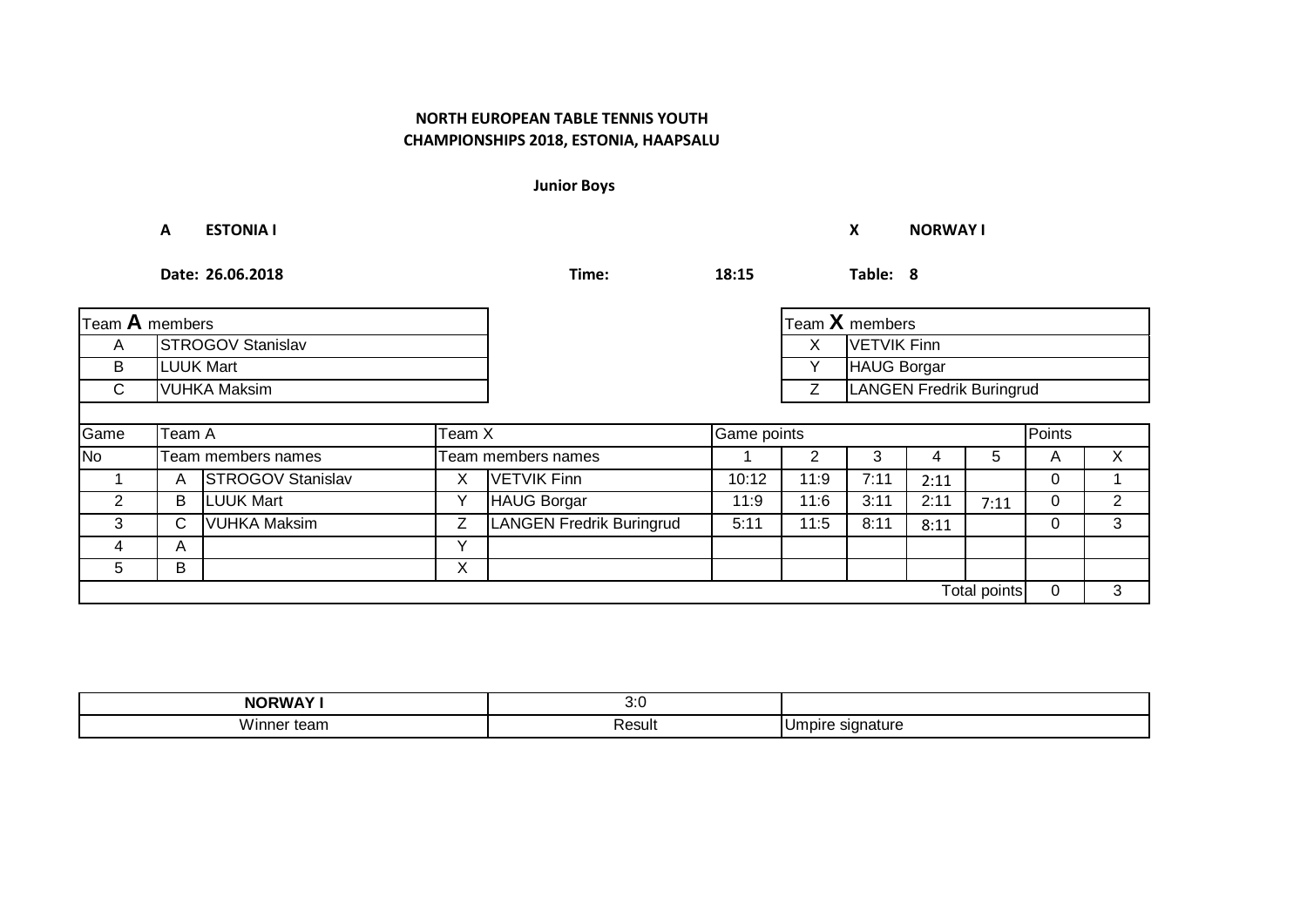**Junior Boys**

#### **A ICELAND I X LITHUANIA**

| Team A members |                                  |                                  |              |                     |             | Team X members |                          |      |              |   |        |  |
|----------------|----------------------------------|----------------------------------|--------------|---------------------|-------------|----------------|--------------------------|------|--------------|---|--------|--|
| A              |                                  | ULFARSSON Magnus Gauti           |              |                     |             | х              | <b>JUODELIS Osvaldas</b> |      |              |   |        |  |
| B              | RODRIGUEZ Ingi Darvis            |                                  |              |                     |             | v              | <b>SAMAKALJEVAS</b>      |      |              |   |        |  |
| $\mathsf{C}$   | <b>GEORGSSON Ellert Kristjan</b> |                                  |              |                     |             |                |                          |      |              |   |        |  |
|                |                                  |                                  |              |                     |             |                |                          |      |              |   |        |  |
| Game           | Team A<br>Team X                 |                                  |              |                     | Game points |                |                          |      |              |   | Points |  |
| No             |                                  | Team members names               |              | Team members names  |             |                | 3                        |      | 5.           | A | X      |  |
|                | A                                | <b>ULFARSSON Magnus Gauti</b>    | Χ            | JUODELIS Osvaldas   | 3:11        | 10:12          | 11:8                     | 8:11 |              | 0 |        |  |
| $\overline{2}$ | В                                | RODRIGUEZ Ingi Darvis            |              | <b>SAMAKALJEVAS</b> | 4:11        | 11:8           | 10:12                    | 8:11 |              | 0 | 2      |  |
| 3              | C.                               | <b>GEORGSSON Ellert Kristjan</b> | Z            |                     | w:o         | w:o            | w:o                      |      |              |   | 2      |  |
| 4              | A                                | <b>ULFARSSON Magnus Gauti</b>    | $\checkmark$ | <b>SAMAKALJEVAS</b> | 3:11        | 1!:6           | 11:13                    | 7:11 |              |   | 3      |  |
| 5              | B                                |                                  | Χ            |                     |             |                |                          |      |              |   |        |  |
|                |                                  |                                  |              |                     |             |                |                          |      | Total points |   | 3      |  |

| LITHUANIA          | v.     |                        |
|--------------------|--------|------------------------|
| \A/i<br>inner team | Result | : signature<br>IUmpire |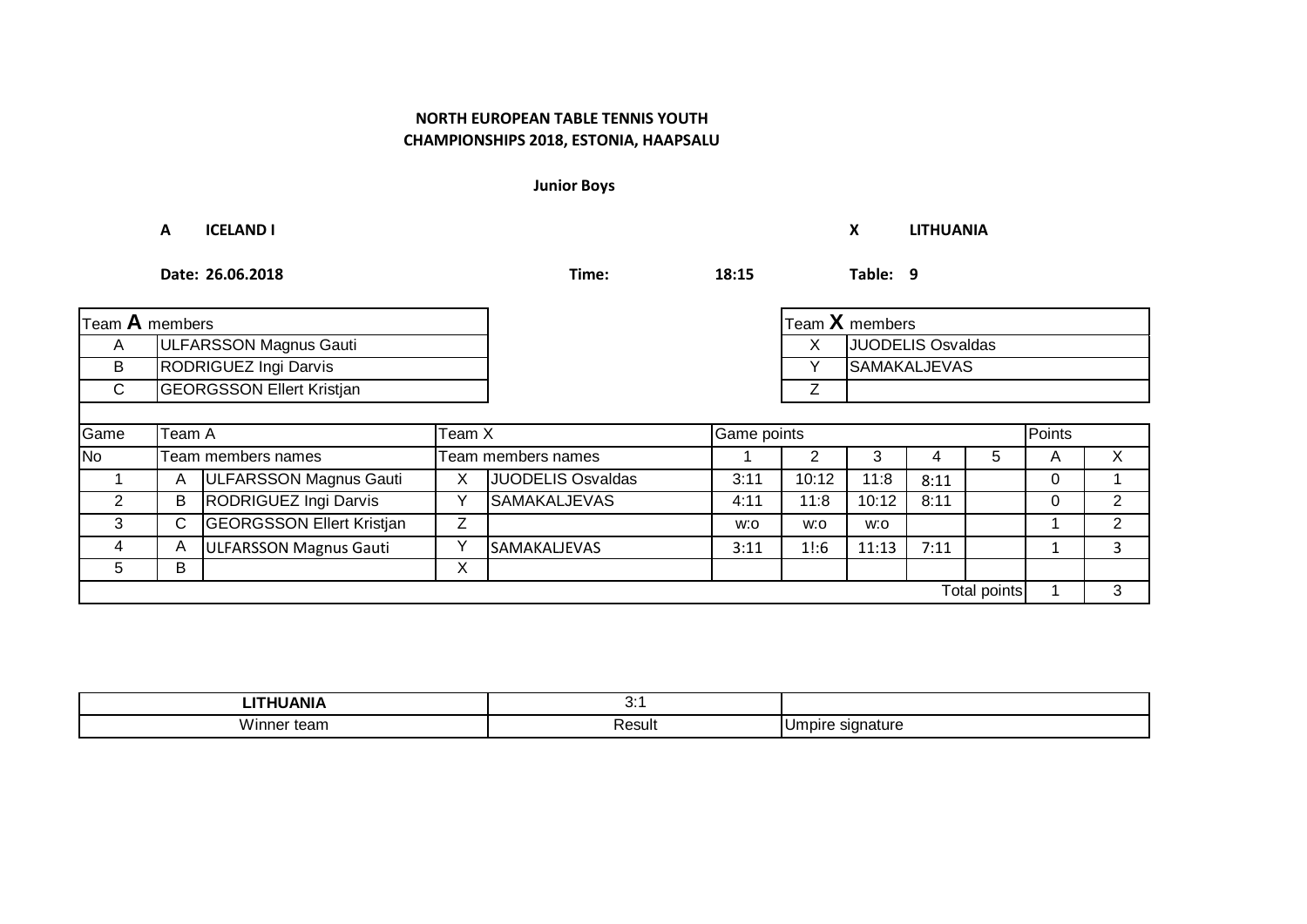**Junior Boys**

|                | <b>ESTONIA I</b><br>A    |                          |        |                      |             |                | X                    | <b>FINLAND I</b> |                     |                |                |
|----------------|--------------------------|--------------------------|--------|----------------------|-------------|----------------|----------------------|------------------|---------------------|----------------|----------------|
|                |                          | Date: 27.06.2018         |        | Time:                | 9:00        |                | Table: 8             |                  |                     |                |                |
| Team A members |                          |                          |        |                      |             |                | Team $X$ members     |                  |                     |                |                |
| A              | <b>STROGOV Stanislav</b> |                          |        |                      |             | X              | <b>PIHKALA Arttu</b> |                  |                     |                |                |
| B              | <b>LUUK Mart</b>         |                          |        |                      |             | Υ              | <b>NAUMI Alex</b>    |                  |                     |                |                |
| C.             |                          | <b>VUHKA Maksim</b>      |        |                      |             | Z              | <b>VALASTI Veeti</b> |                  |                     |                |                |
| Game           | Team A                   |                          | Team X |                      |             |                |                      |                  |                     | Points         |                |
|                |                          |                          |        |                      | Game points |                |                      |                  |                     |                |                |
| <b>No</b>      |                          | Team members names       |        | Team members names   |             | $\overline{2}$ | 3                    | 4                | 5                   | A              | $\times$       |
|                | A                        | <b>STROGOV Stanislav</b> | X.     | PIHKALA Arttu        | 11:6        | 10:12          | 11:6                 | 6:11             | 11:6                |                | $\Omega$       |
| $\overline{2}$ | B                        | <b>LUUK Mart</b>         | ⋎      | <b>NAUMI Alex</b>    | 9:11        | 2:11           | 7:11                 |                  |                     |                |                |
| 3              | C                        | <b>VUHKA Maksim</b>      | Z      | <b>VALASTI Veeti</b> | 11:6        | 13:11          | 5:11                 | 10:12            | 11:9                | 2              |                |
| 4              | A                        | <b>STROGOV Stanislav</b> | Y      | <b>NAUMI Alex</b>    | 17:15       | 14:12          | 14:15                | 1:11             | 11:13               | $\overline{2}$ | $\overline{2}$ |
| 5              | В                        | <b>LUUK Mart</b>         | X      | PIHKALA Arttu        | 3:11        | 11:5           | 7:11                 | 9:11             |                     | $\overline{2}$ | 3              |
|                |                          |                          |        |                      |             |                |                      |                  | <b>Total points</b> | $\overline{2}$ | 3              |

| $\sim$ $\sim$ $\sim$<br>FINL<br>ANL | .<br>ັບ. |                                 |
|-------------------------------------|----------|---------------------------------|
| .<br>៸៸៸៲<br>теап                   | Resul    | natur<br>ווסר<br>. .<br>$\cdot$ |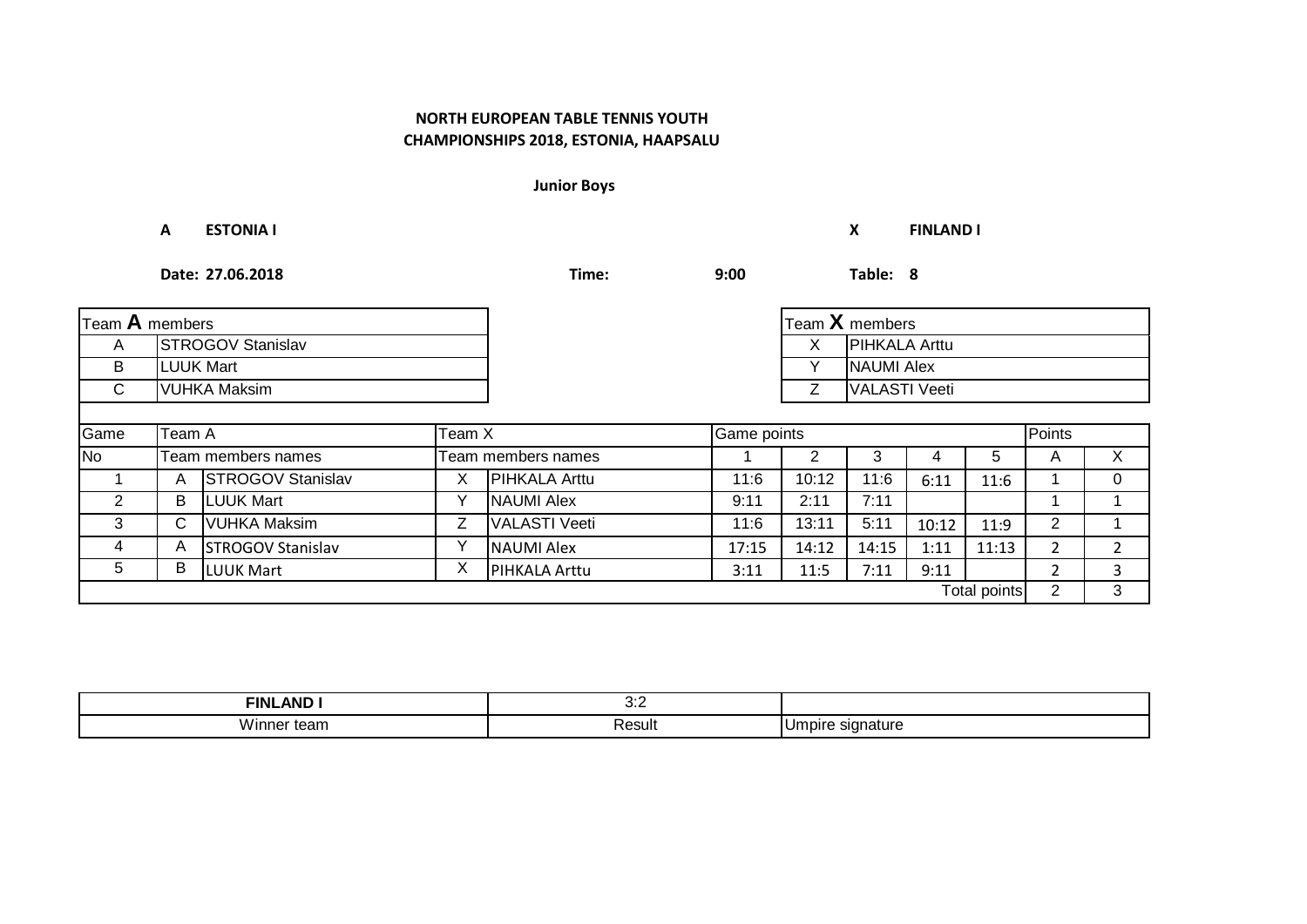**Junior Boys**

**A NORWAY I X NORWAY II**

| Team A members |                                 |                                 |              |                             |              | Team X members              |             |      |              |   |   |
|----------------|---------------------------------|---------------------------------|--------------|-----------------------------|--------------|-----------------------------|-------------|------|--------------|---|---|
| A              | HAUG Borgar                     |                                 |              |                             |              | X                           | LATE Thomas |      |              |   |   |
| B              | <b>LANGEN Fredrik Buringrud</b> |                                 |              |                             | $\checkmark$ | ANDERSSON Jan Roger         |             |      |              |   |   |
| $\mathsf{C}$   | <b>VETVIK Finn</b>              |                                 |              |                             |              | <b>NILSEN Henrik Bagner</b> |             |      |              |   |   |
|                |                                 |                                 |              |                             |              |                             |             |      |              |   |   |
| Game           | Team X<br>Team A                |                                 |              | Game points                 |              | Points                      |             |      |              |   |   |
| N <sub>o</sub> |                                 | Team members names              |              | Team members names          |              |                             | 3           | 4    | 5            | A | X |
|                | A                               | HAUG Borgar                     | Χ            | LATE Thomas                 | 11:9         | 12:10                       | 12:10       |      |              |   | 0 |
| $\overline{2}$ | B                               | <b>LANGEN Fredrik Buringrud</b> |              | <b>ANDERSSON Jan Roger</b>  | 9:11         | 11:8                        | 11:6        | 11:8 |              | 2 | 0 |
| 3              | C.                              | <b>VETVIK Finn</b>              | Z            | <b>NILSEN Henrik Bagner</b> | 11:5         | 11:9                        | 8:11        | 11:9 |              | 3 |   |
| 4              | A                               |                                 | $\checkmark$ |                             |              |                             |             |      |              |   |   |
| 5              | B                               |                                 | X            |                             |              |                             |             |      |              |   |   |
|                |                                 |                                 |              |                             |              |                             |             |      | Total points | 3 | 0 |

| <b>NORWAY'</b>  | າ.ເ<br>v.v |                                           |
|-----------------|------------|-------------------------------------------|
| <br>Ninner team | Result     | . .<br>signature<br><b>J</b> mpire<br>. ت |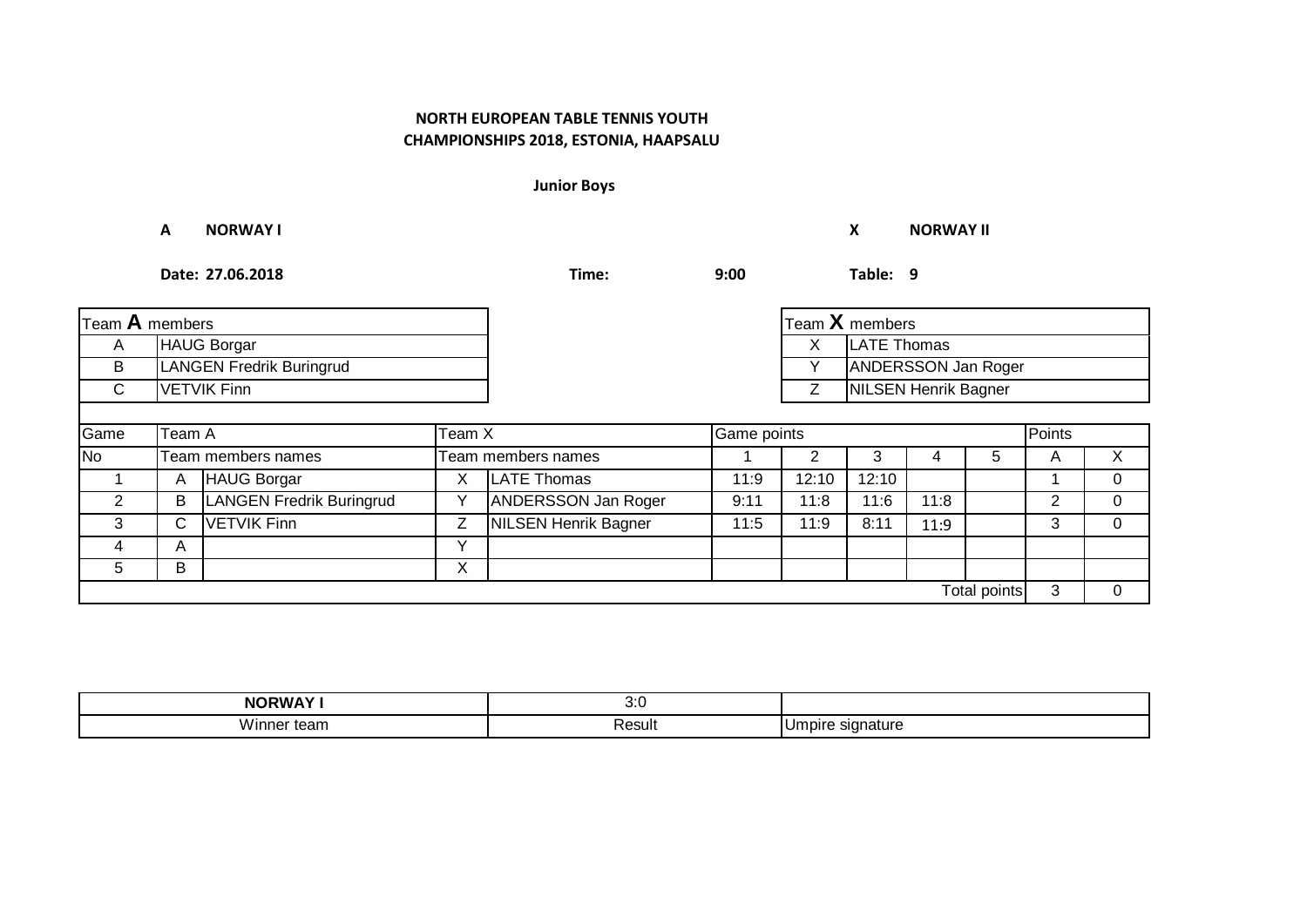**Junior Boys**

#### **A ICELAND I X ESTONIA II**

| Team A members |                                  |                                  |             |                             |             | Team X members     |                             |       |              |   |    |
|----------------|----------------------------------|----------------------------------|-------------|-----------------------------|-------------|--------------------|-----------------------------|-------|--------------|---|----|
| A              | ULFARSSON Magnus Gauti           |                                  |             |                             |             | X                  | <b>ETULAID Krister Erik</b> |       |              |   |    |
| В              | RODRIGUEZ Ingi Darvis            |                                  |             |                             |             | <b>IPUKK Oskar</b> |                             |       |              |   |    |
| C              | <b>GEORGSSON Ellert Kristjan</b> |                                  |             |                             |             | NERMAN Jan-Erik    |                             |       |              |   |    |
|                |                                  |                                  |             |                             |             |                    |                             |       |              |   |    |
| Game           | Team A<br>Team X                 |                                  |             |                             | Game points |                    | Points                      |       |              |   |    |
| $\overline{N}$ |                                  | Team members names               |             | Team members names          |             |                    | 3                           |       | $5^{\circ}$  | A | X. |
|                | A                                | ULFARSSON Magnus Gauti           | х           | <b>ETULAID Krister Erik</b> | 11:2        | 5:11               | 13:11                       | 14:12 |              |   | 0  |
| $\overline{2}$ | B                                | RODRIGUEZ Ingi Darvis            |             | <b>PUKK Oskar</b>           | 11:7        | 9:11               | 9:11                        | 11:9  | 5:11         |   |    |
| 3              | С                                | <b>GEORGSSON Ellert Kristjan</b> | Z           | NERMAN Jan-Erik             | 11:8        | 11:4               | 11:6                        |       |              | 2 |    |
| 4              | Α                                | ULFARSSON Magnus Gauti           | $\check{ }$ | <b>PUKK Oskar</b>           | 11:8        | 11:8               | 11:9                        |       |              | 3 |    |
| 5.             | В                                |                                  | Х           |                             |             |                    |                             |       |              |   |    |
|                |                                  |                                  |             |                             |             |                    |                             |       | Total points | 3 |    |

| <b>AND</b><br>ורבו<br>IVEL. | J.     |                        |
|-----------------------------|--------|------------------------|
| Winner team                 | Result | : signature<br>IUmpire |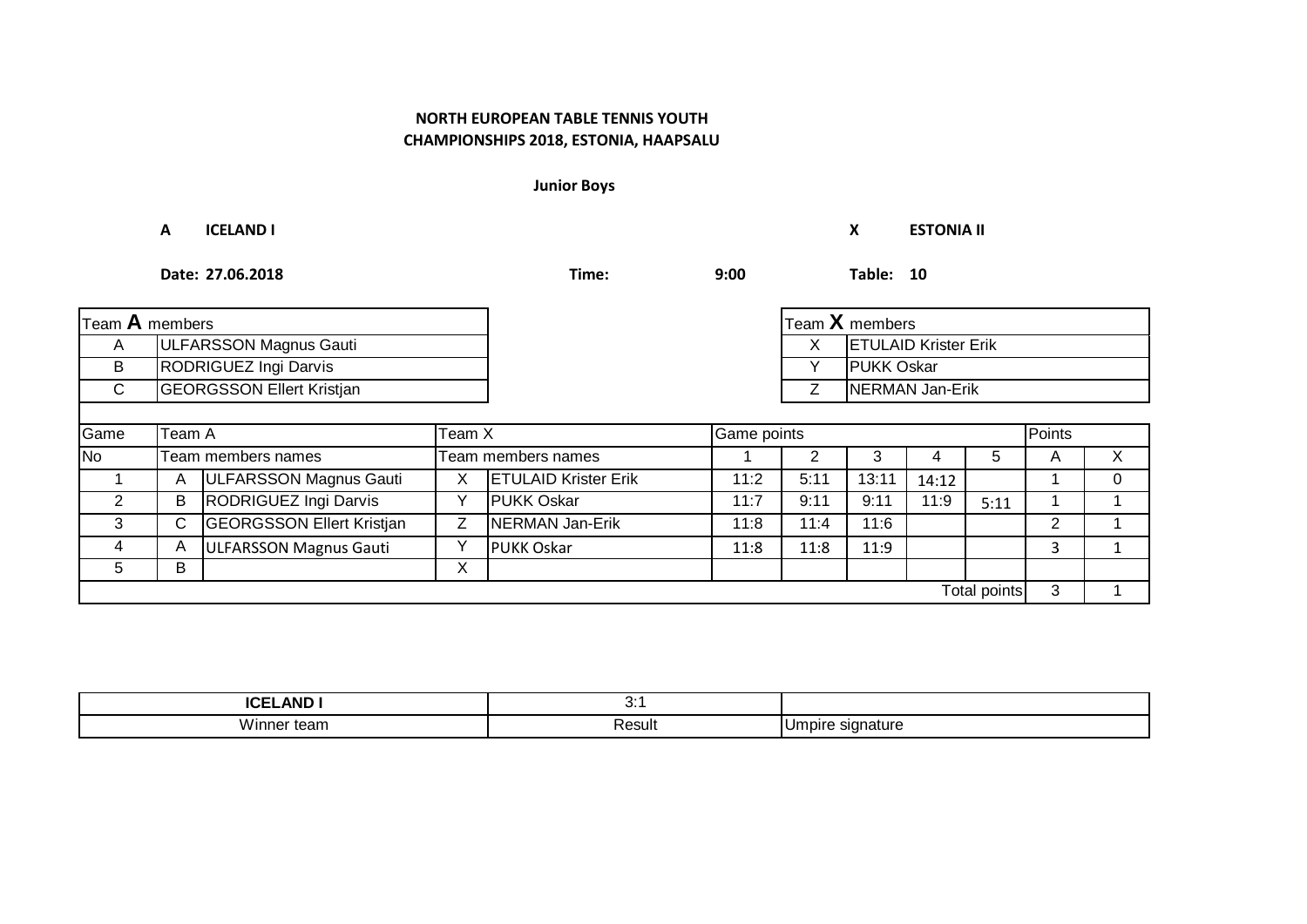**Junior Boys**

**A LITHUANIA X ICELAND II Date: 27.06.2018 Time: 9:00 Table: 11** A SAMAKALJEVAS Vilius CLAESSON Karl A. G. LAESSON Karl A. CLAESSON Karl A. B |JUODELIS Osvaldas | | Y |AGNARSSON Oskar C | Z Game No 1 2 3 4 5 A X Team members names Team members names 1 | A |SAMAKALJEVAS Vilius | X |CLAESSON Karl A. | 11:5 | 11:8 | 12:10 | | | 1 | 0 2 B JUODELIS Osvaldas Y AGNARSSON Oskar 11:6 11:2 11:6 11:2 0 3 C | | Z |KJARTANSSON Elvar | w:o | w:o | w:o | | | 2 | 1 4 | A |SAMAKALJEVAS Vilius | Y |AGNARSSON Oskar | 14:12 | 11:5 | 11:5 | | | 3 | 1 5 | B | X  $3 \mid 1$ **Team A** members Team **X** members Team **X** members KJARTANSSON Elvar Team A Team X Game points Points **JUODELIS Osvaldas**  $\overline{B}$ Total points

| .<br>ANI.              | . .<br>v. |     |
|------------------------|-----------|-----|
| <br>Vır<br>־ית<br>tean | Result    | nur |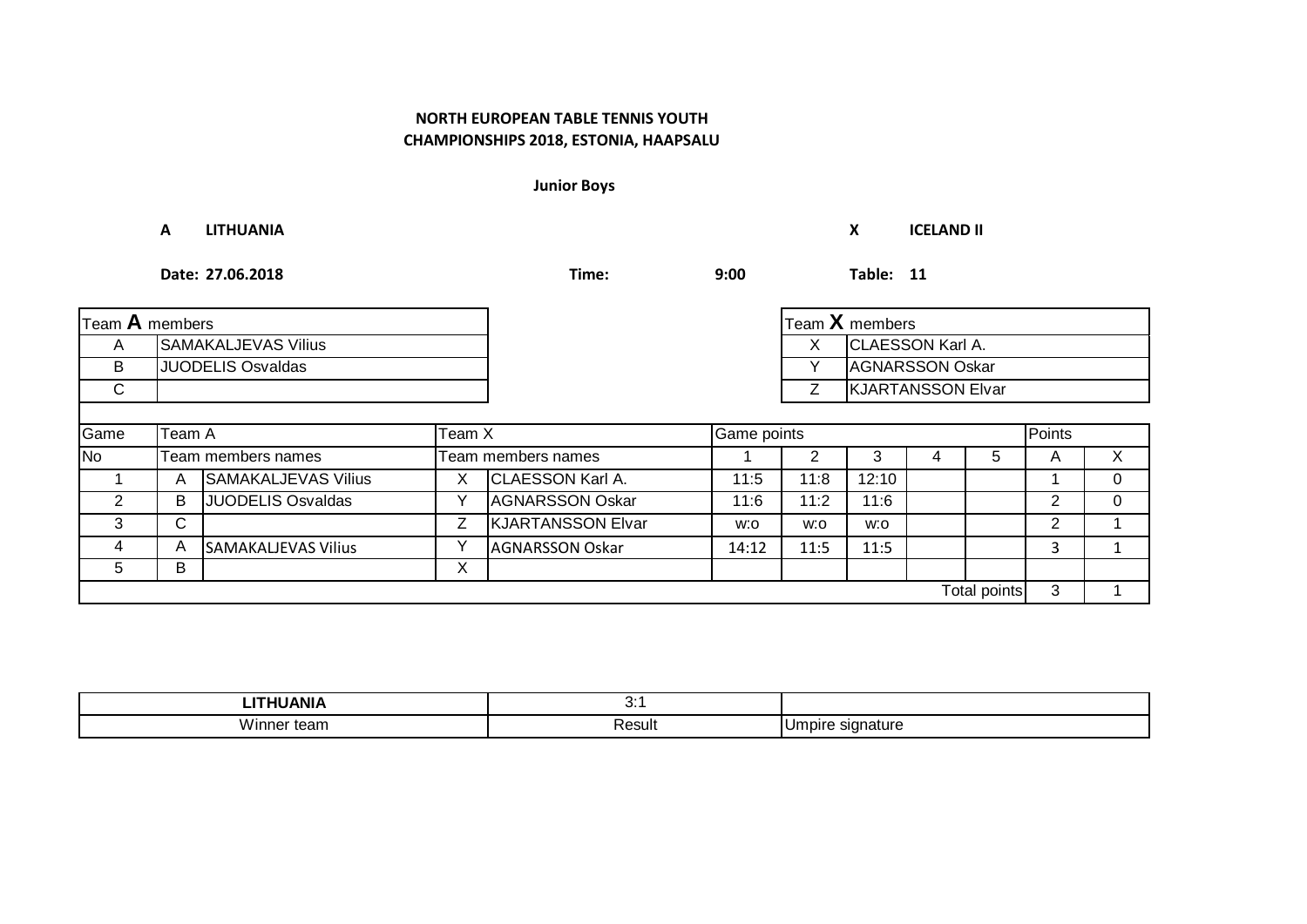**Junior Boys**

**A NORWAY I X FINLAND I**

| Team A members      |                                 |                                 |              |                      | $\mathsf{T}$ eam $\mathsf{X}$ members |                    |                      |        |   |   |          |
|---------------------|---------------------------------|---------------------------------|--------------|----------------------|---------------------------------------|--------------------|----------------------|--------|---|---|----------|
| A                   | <b>HAUG Borgar</b>              |                                 |              |                      |                                       | VALASTI Veeti<br>X |                      |        |   |   |          |
| B                   | <b>VETVIK Finn</b>              |                                 |              |                      |                                       |                    | NAUMI Alex           |        |   |   |          |
| $\mathsf{C}$        | <b>LANGEN Fredrik Buringrud</b> |                                 |              |                      |                                       | Z                  | <b>PIHKALA Arttu</b> |        |   |   |          |
|                     |                                 |                                 |              |                      |                                       |                    |                      |        |   |   |          |
| Game                | Team X<br>Team A                |                                 |              | Game points          |                                       |                    |                      | Points |   |   |          |
| <b>No</b>           |                                 | Team members names              |              | Team members names   |                                       | 2                  | 3                    | 4      | 5 | A | X        |
|                     | A                               | <b>HAUG Borgar</b>              | X            | VALASTI Veeti        | 11:9                                  | 11:7               | 11:4                 |        |   |   | $\Omega$ |
| $\overline{2}$      | В                               | <b>VETVIK Finn</b>              | ν            | <b>NAUMI Alex</b>    | 6:11                                  | 6:11               | 8:11                 |        |   |   |          |
| 3                   | С                               | <b>LANGEN Fredrik Buringrud</b> | Z            | <b>PIHKALA Arttu</b> | 4:11                                  | 5:11               | 11:8                 | 5:11   |   |   | 2        |
| 4                   | A                               | <b>HAUG Borgar</b>              | $\checkmark$ | <b>NAUMI Alex</b>    | 8:11                                  | 9:11               | 10:12                |        |   |   | 3        |
| 5                   | В                               |                                 | X            |                      |                                       |                    |                      |        |   |   |          |
| <b>Total points</b> |                                 |                                 |              |                      |                                       |                    |                      |        | 3 |   |          |

| <br><b>FINL</b><br>ANL | v.            |        |
|------------------------|---------------|--------|
| .                      | Result<br>~ ' | $\sim$ |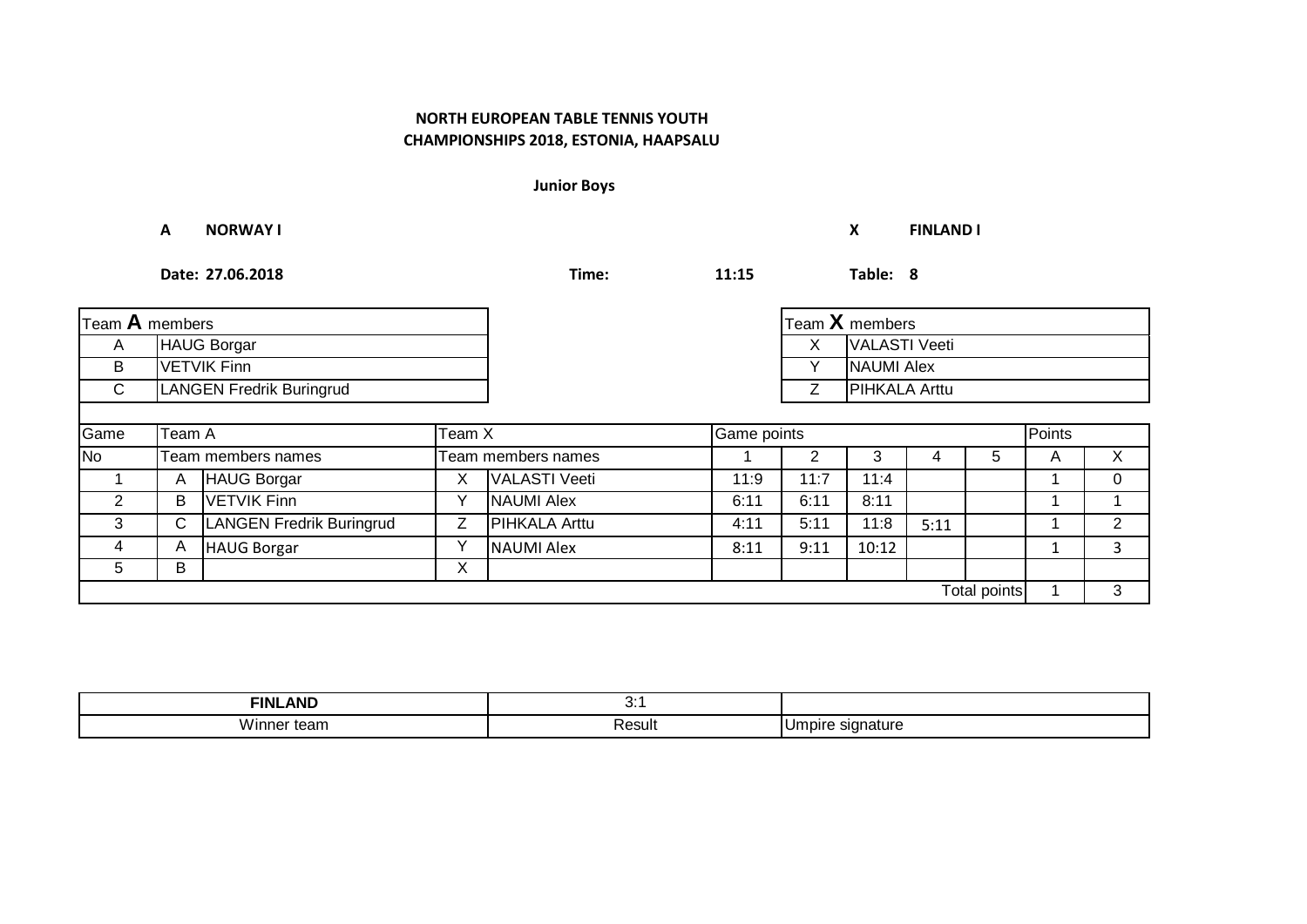# **CHAMPIONSHIPS 2018, ESTONIA, HAAPSALU NORTH EUROPEAN TABLE TENNIS YOUTH**

**Junior Boys**

**A ESTONIA I X NORWAY II**

| Team A members |                         |                         |                                 |                             | Team X members |                                  |                    |      |              |        |                |
|----------------|-------------------------|-------------------------|---------------------------------|-----------------------------|----------------|----------------------------------|--------------------|------|--------------|--------|----------------|
| A              | <b>STOGOV Stanislav</b> |                         |                                 |                             |                | <b>NILSEN Henrik Bagner</b><br>X |                    |      |              |        |                |
| B              | <b>LUUK Mart</b>        |                         |                                 |                             |                |                                  | <b>LATE Thomas</b> |      |              |        |                |
| C              | VUHKA Maksim            |                         | <b>ANDERSSON Jan Roger</b><br>Ζ |                             |                |                                  |                    |      |              |        |                |
|                |                         |                         |                                 |                             |                |                                  |                    |      |              |        |                |
| Game           | Team A<br>Team X        |                         |                                 |                             | Game points    |                                  |                    |      |              | Points |                |
| <b>No</b>      |                         | Team members names      |                                 | Team members names          |                |                                  | 3                  | 4    | 5            | A      | X              |
|                | A                       | <b>STOGOV Stanislav</b> | Х                               | <b>NILSEN Henrik Bagner</b> | 9:11           | 11:6                             | 11:2               | 4:11 | 10:12        | 0      |                |
| $\overline{2}$ | В                       | <b>LUUK Mart</b>        |                                 | <b>LATE Thomas</b>          | 4:11           | 11:7                             | 5:11               | 5:11 |              | 0      | $\overline{2}$ |
| 3              | C.                      | <b>VUHKA Maksim</b>     | Z                               | ANDERSSON Jan Roger         | 11:7           | 12:10                            | 12:10              |      |              |        | 2              |
| 4              | A                       | STOGOV Stanislav        | $\checkmark$                    | <b>LATE Thomas</b>          | 8:11           | 6:11                             | 9:11               |      |              |        | 3              |
| 5              | В                       |                         | Χ                               |                             |                |                                  |                    |      |              |        |                |
|                |                         |                         |                                 |                             |                |                                  |                    |      | Total points |        | 3              |

| <b>NORWAY II</b>   | v.     |                        |
|--------------------|--------|------------------------|
| \A/i<br>inner team | Result | : signature<br>IUmpire |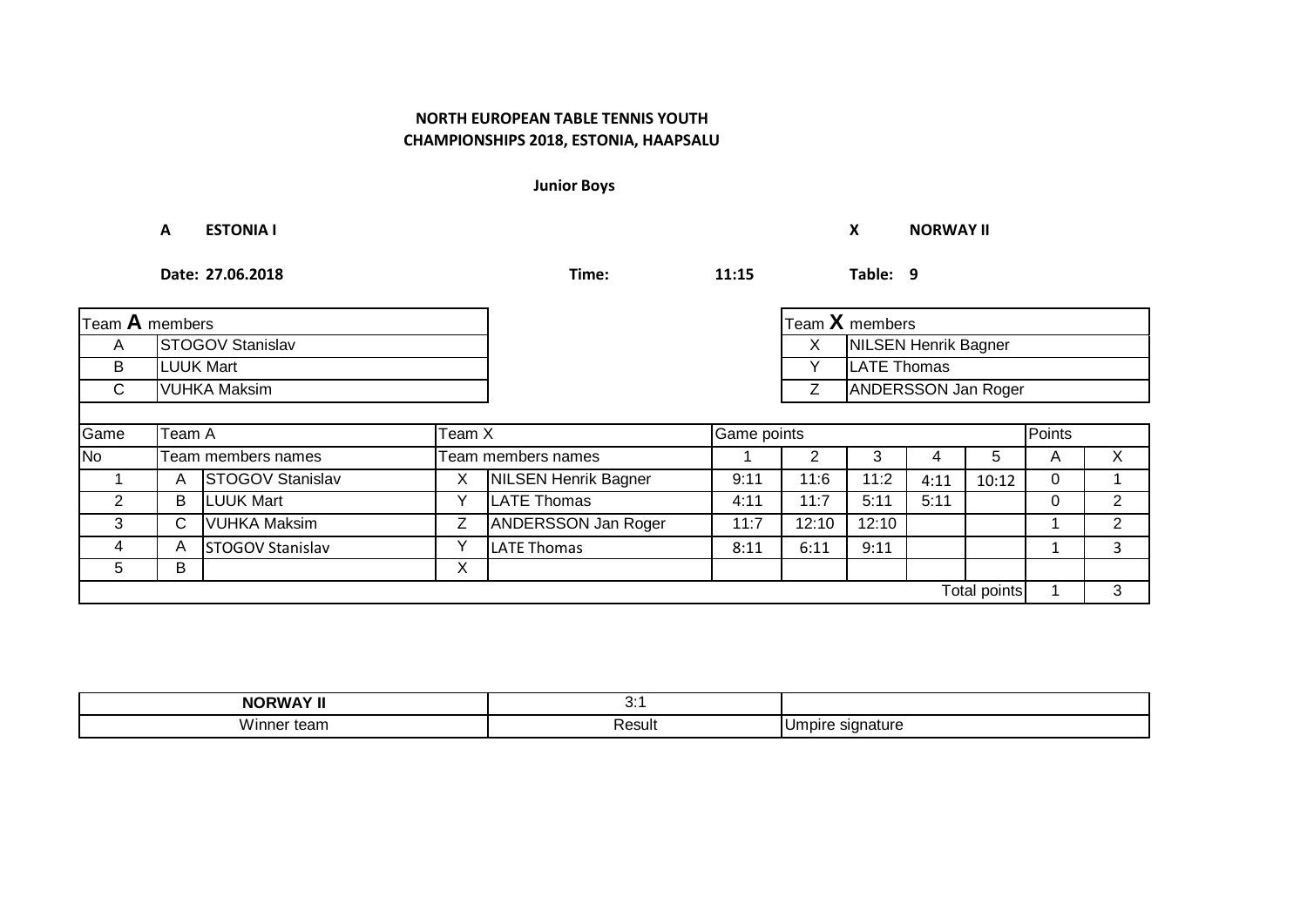**Junior Boys**

**A LITHUANIA X ICELAND I**

| Team A members |                            |                            |   |                                  |       |      | Team X members                   |      |              |        |   |
|----------------|----------------------------|----------------------------|---|----------------------------------|-------|------|----------------------------------|------|--------------|--------|---|
| A              | <b>SAMAKALJEVAS Vilius</b> |                            |   |                                  |       | ᄉ    | <b>GEORGSSON Ellert Kristjan</b> |      |              |        |   |
| B              | <b>JUODELIS Osvalds</b>    |                            |   |                                  |       | v    | ULFARSSON Magnus Gauti           |      |              |        |   |
| $\mathsf{C}$   |                            |                            |   |                                  |       | Z    | RODRIGUEZ Ingi Darvis            |      |              |        |   |
|                |                            |                            |   |                                  |       |      |                                  |      |              |        |   |
| Game           | Team A<br>Team X           |                            |   | Game points                      |       |      |                                  |      |              | Points |   |
| <b>No</b>      |                            | Team members names         |   | Team members names               |       |      | 3                                | 4    | 5            | A      | X |
|                | A                          | <b>SAMAKALJEVAS Vilius</b> | х | <b>GEORGSSON Ellert Kristjan</b> | 11:7  | 1:7  | 12:10                            |      |              |        |   |
| 2              | В                          | <b>JUODELIS Osvalds</b>    |   | ULFARSSON Magnus Gauti           | 11:9  | 11:9 | 12:10                            |      |              |        |   |
| 3              | С                          |                            | Ζ | RODRIGUEZ Ingi Darvis            | w:o   | w:o  | w:o                              |      |              |        |   |
| 4              | A                          | <b>SAMAKALJEVAS Vilius</b> |   | ULFARSSON Magnus Gauti           | 13:11 | 8:11 | 11:7                             | 11:8 |              |        |   |
| 5              | В                          |                            | X |                                  |       |      |                                  |      |              |        |   |
|                |                            |                            |   |                                  |       |      |                                  |      | Total points |        | 3 |

| .           | v.          |                                       |
|-------------|-------------|---------------------------------------|
| <br>са<br>. | _<br>Resul. | u۳<br>าature<br>'''''<br>ັ<br>$\cdot$ |